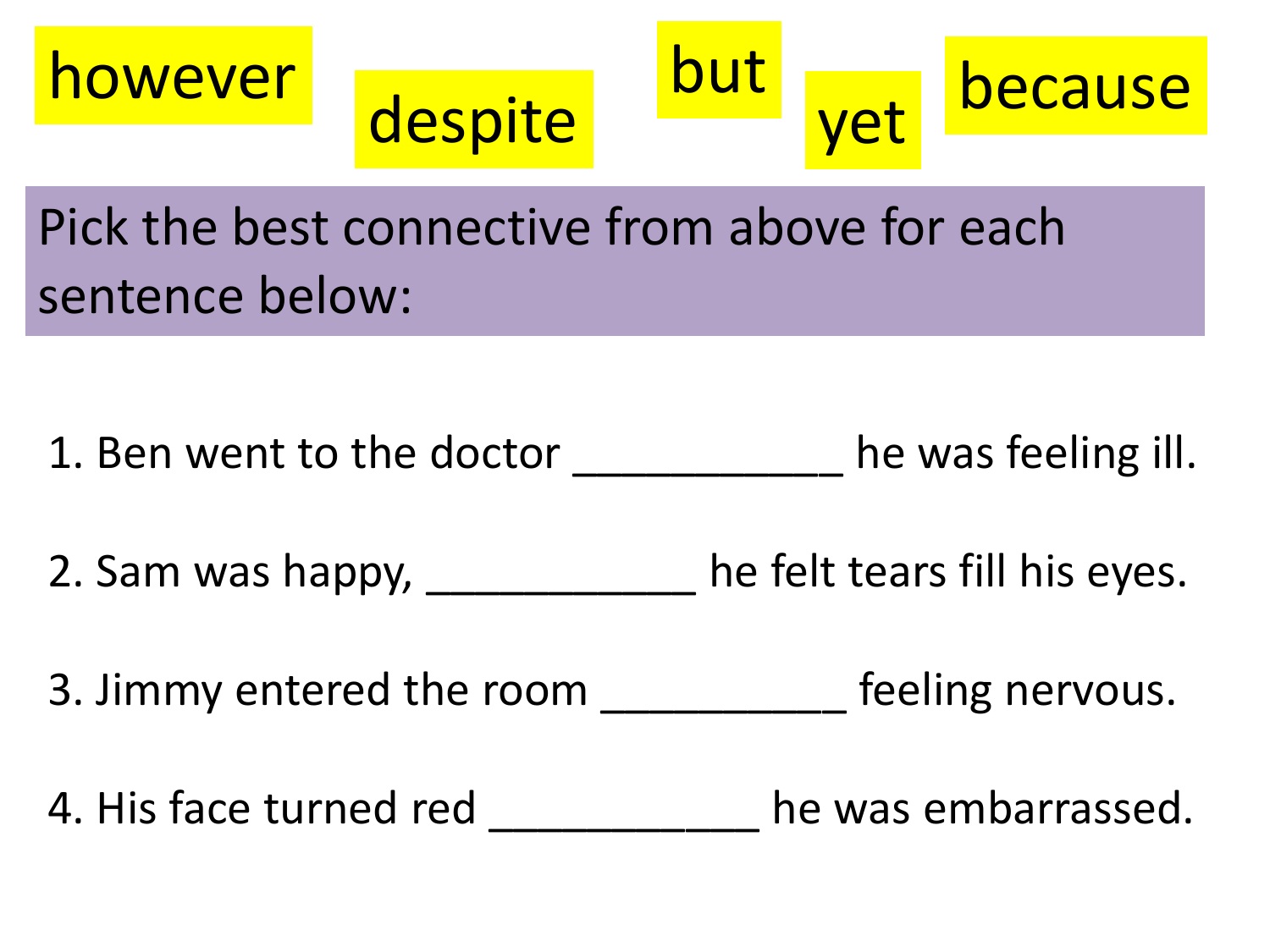# Pick the correct word or words from the options for each sentence below:

- 1. The window was broke / broken / broked / breaked by the ball.
- 2. Mandy writ / wrote / witten / has wrote a letter.
- 3. Benjie has eaten / eated / ate / eaten a large cucumber.

# Use I or me for each sentence below:

- 1. I wanted Dad to watch \_\_\_\_\_\_\_\_ in the football match.
- 2. He walked to school with Danny and \_\_\_\_\_.
- 3. My teacher told Terry and \_\_\_\_ to collect the books.
- 4. Eddie came to school with Jim and \_\_\_\_\_\_.
- 5. Ben and **the are going to the cinema tomorrow.**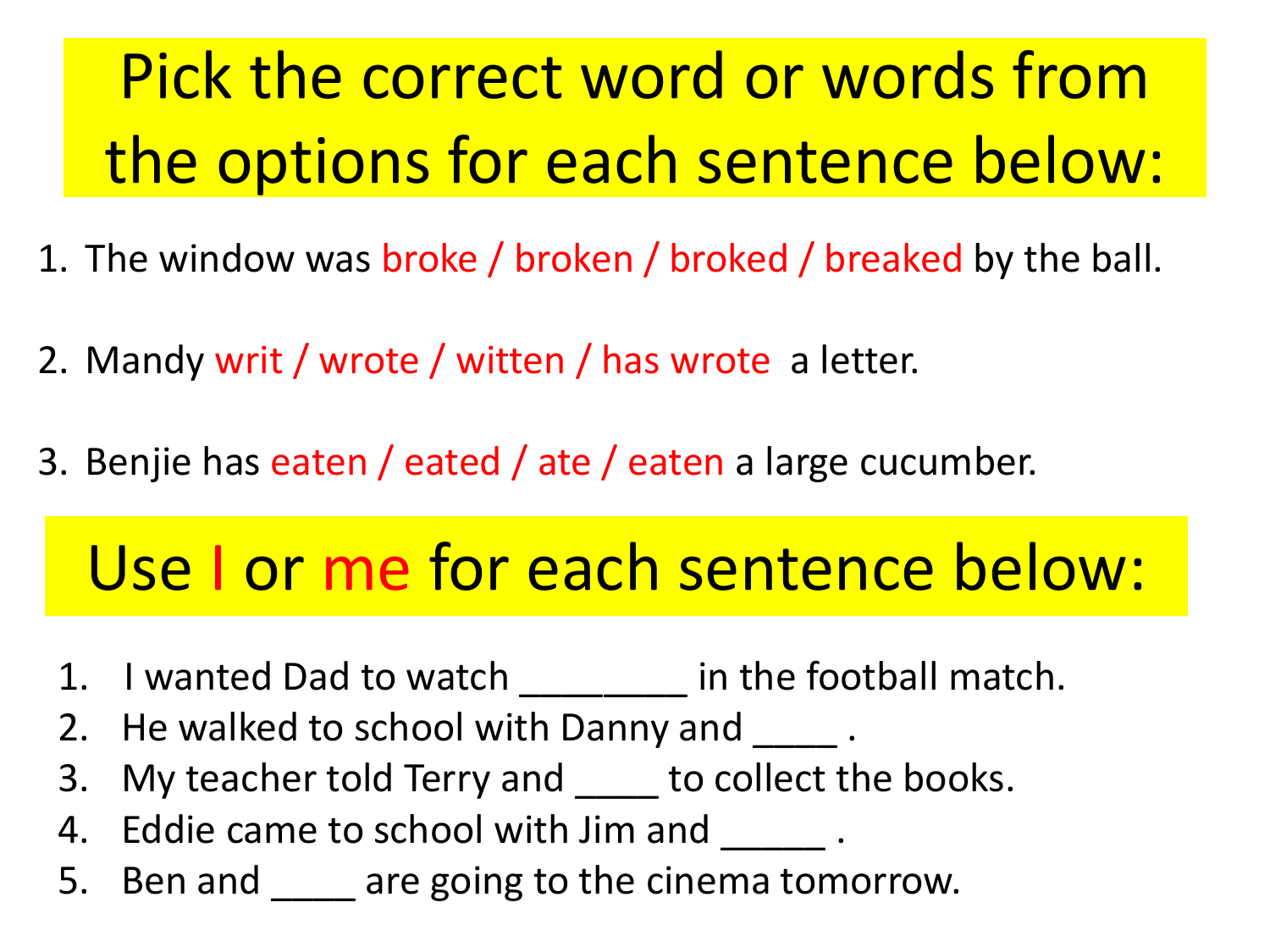# Which of the words below need a capital letter?

billy came to our school today from canada. he wants to learn french.

we enjoyed visiting prince rock primary school on wednesday.

all the english supporters waved their flags when england scored a goal.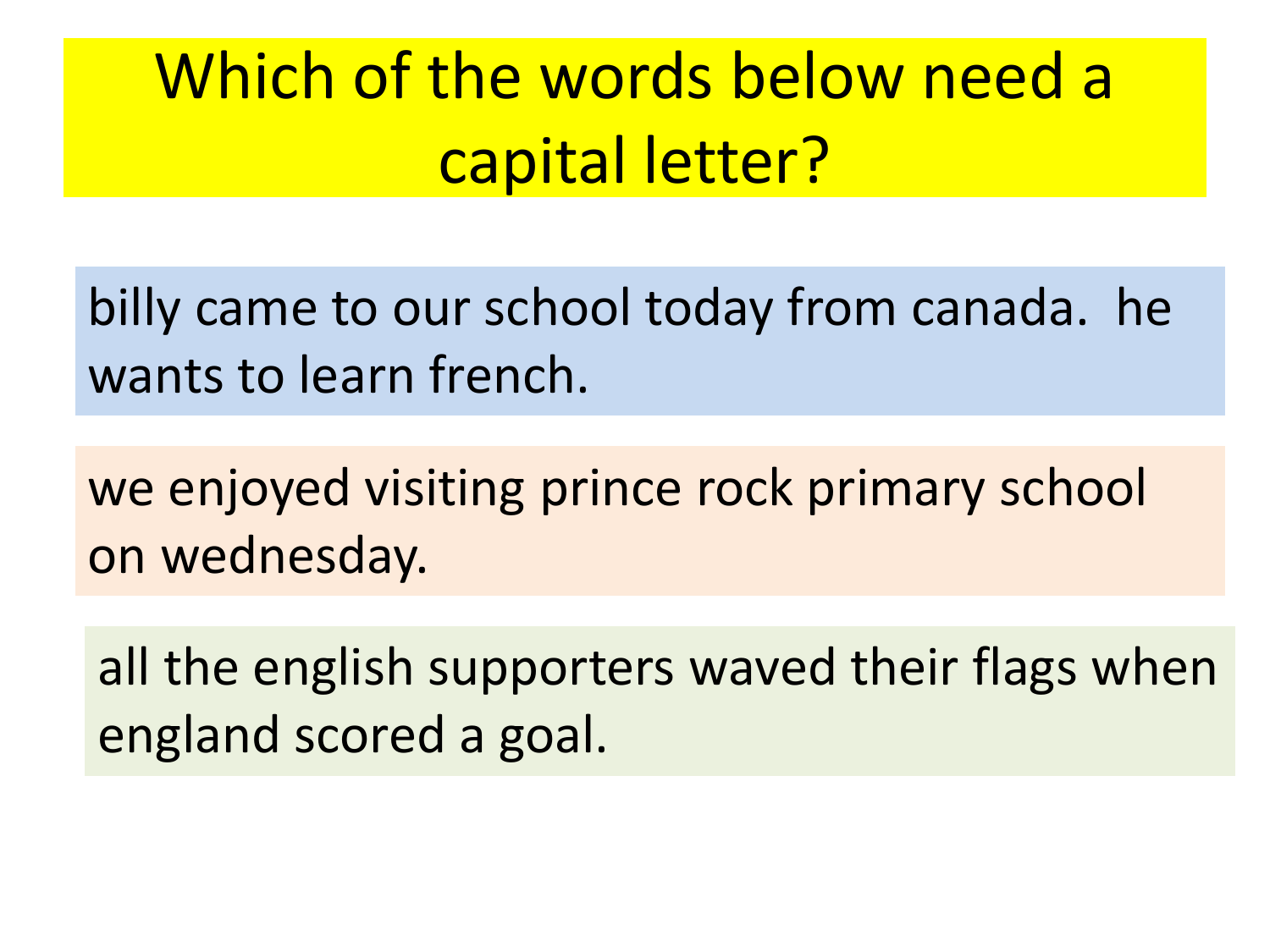



# Use the correct verb in each sentence below:

- 1. Benny and James entity and gone outside.
- 2. The dogs \_\_\_\_\_\_\_\_\_\_\_\_\_\_\_ sitting by the fire.
- 3. Sammy \_\_\_\_\_\_\_\_\_\_\_\_ remembered his homework.
- 4. My football coach teaching me how to dribble.
- 5. Elephants wonderful animals.
- 6. I love my bags. They \_\_\_\_\_\_\_\_\_\_\_\_\_\_\_ beautiful.
- 7. School uniform \_\_\_\_\_\_\_\_\_\_ better than mufty.
- 8. He gone away on holiday.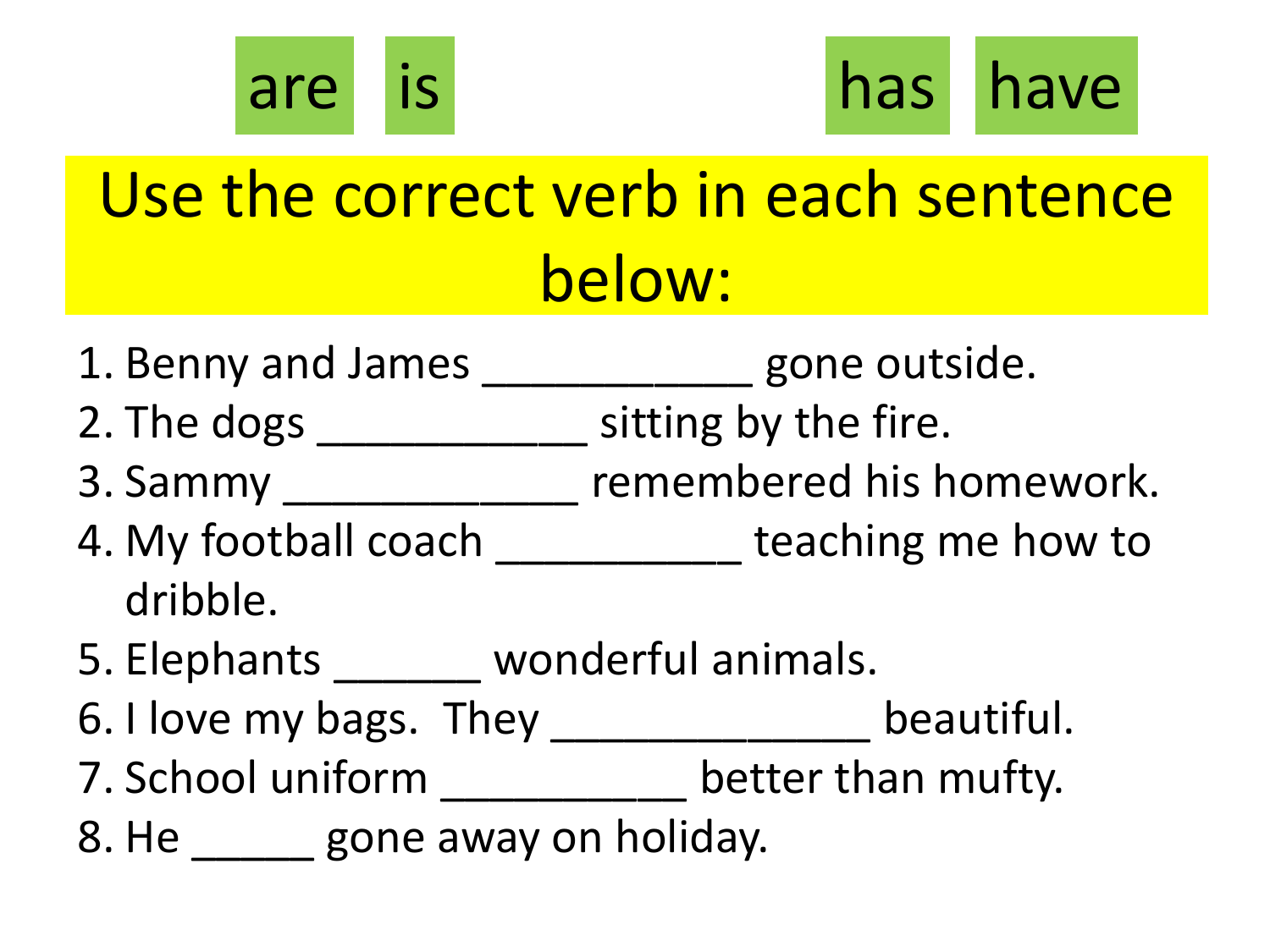For each piece of text below, pick which box should have the ? or !

Sam asked, "Can I go to the toilet  $\Box$ "  $\Box$  after he had sat down in the car.  $\Box$ 

"Wow  $\Box$ "  $\Box$  exclaimed Benny, "I can't believe I got full marks."

My mum whispered  $\square$ , "Would you like to eat the last bit of ice-cream  $\Box''$   $\Box$ 

Now write **any** question on your whiteboard.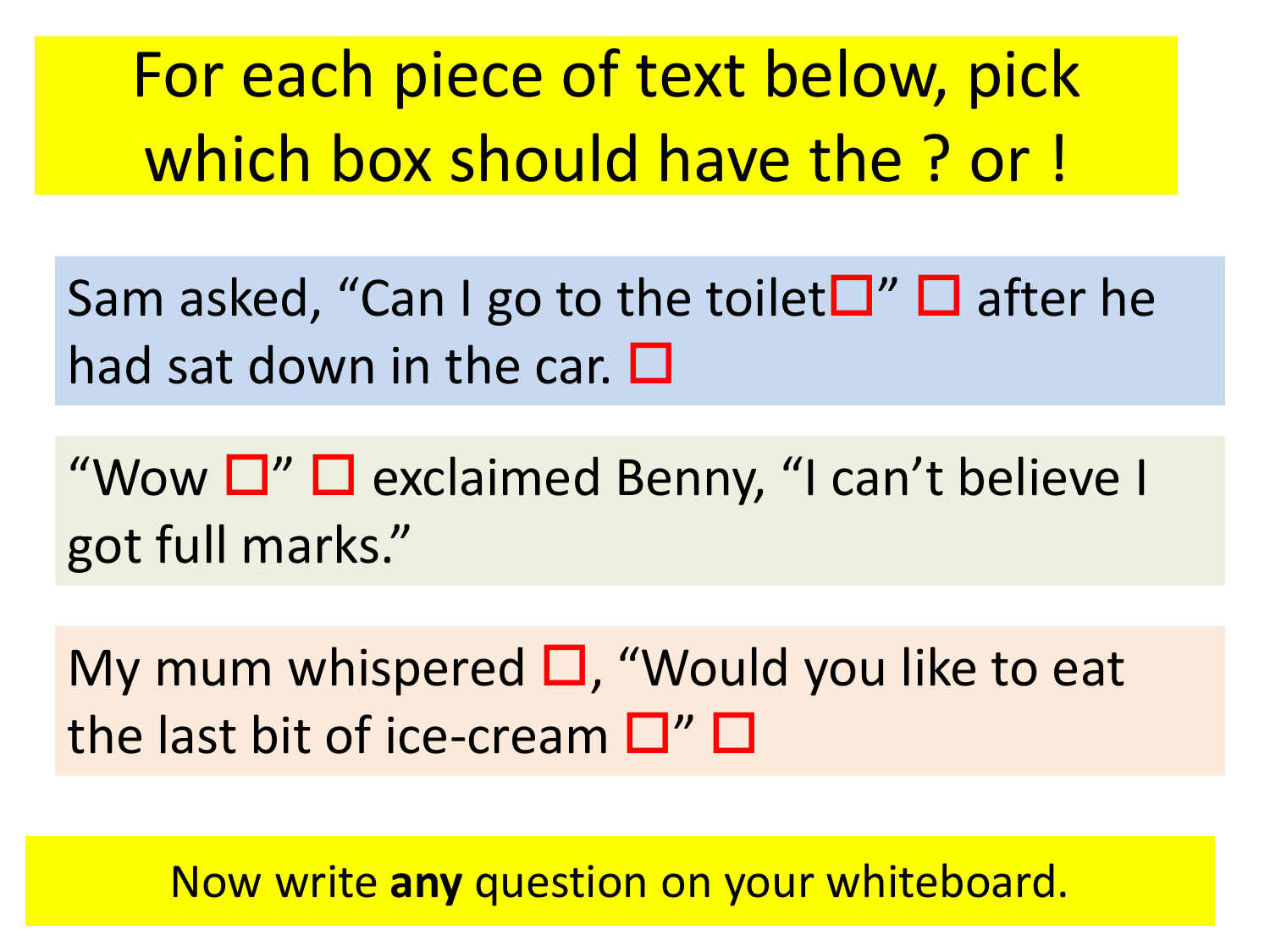For each sentence below, state whether they are a question, command or statement.

- 1. He liked the sandwich I made for him
- 2. Can I go to the toilet
- 3. Wow
- 4. Please wait over there
- 5. Do you know the way to Florida
- 6. Go outside and wash your shoes
- 7. Eat that cake now
- 8. I may like to come with you tomorrow

# Now pick ! ? or . to end each sentence.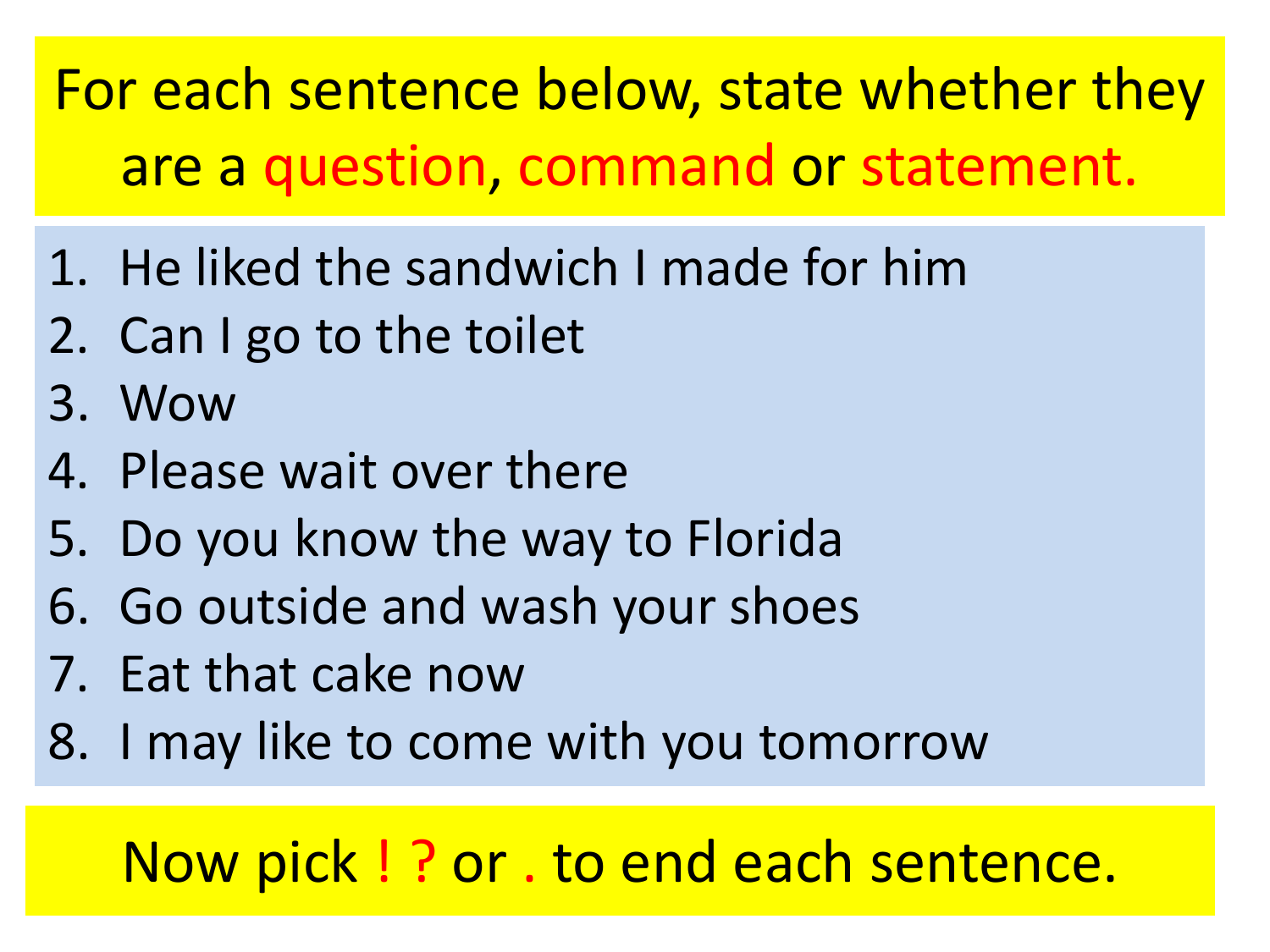Look at the underlined words. Which are nouns and which are adjectives? Make two lists on your whiteboards.

I thought the play was boring but James said he was excited when he listened to the

songs.

Carefully I opened the box. Inside I found a red hat and a blue coat.

Yesterday I bought: a new pencil; 15

handmade cookies; a selection of pens and a

large grapefruit.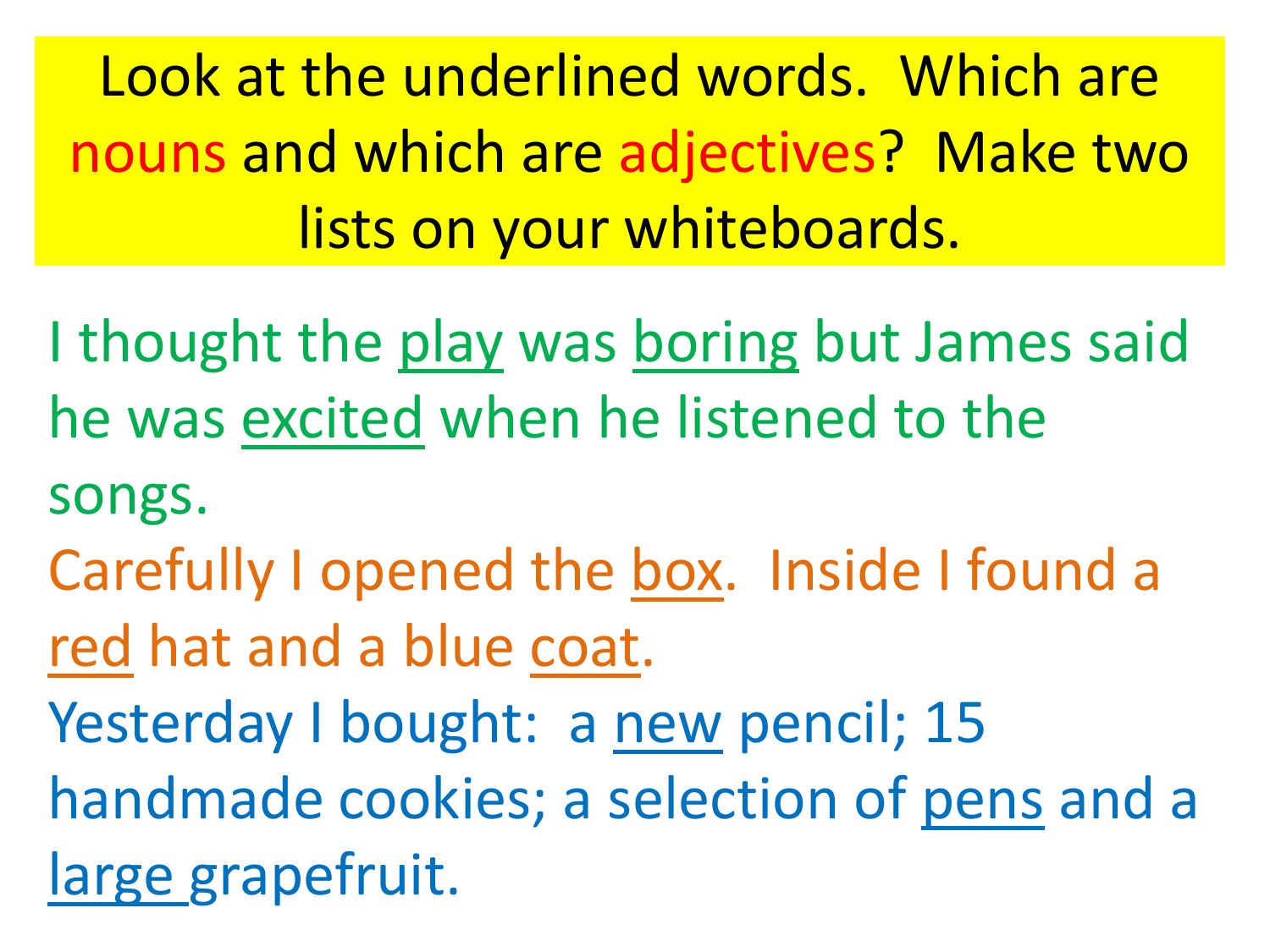#### Select the correct plural for each sentence.

- 1. The child / children / childs are playing on the field.
- 2. Women / woman / womens / womans are welcome to use the upstairs toilet.
- 3. Sheeps / sheep look nice and warm with their thick coats.
- 4. I like to watch the fishes / fish / fishs at the aquarium.
- 5. My foots / feets / feet ache today.
- 6. The mouses / mice / mices enjoyed the cheese.

## Which of these sentences use the correct plural?

- a. The childs are eating lots of cake.
- b. Gentleman usually wear trousers or shorts.
- c. The children enjoyed watching the play.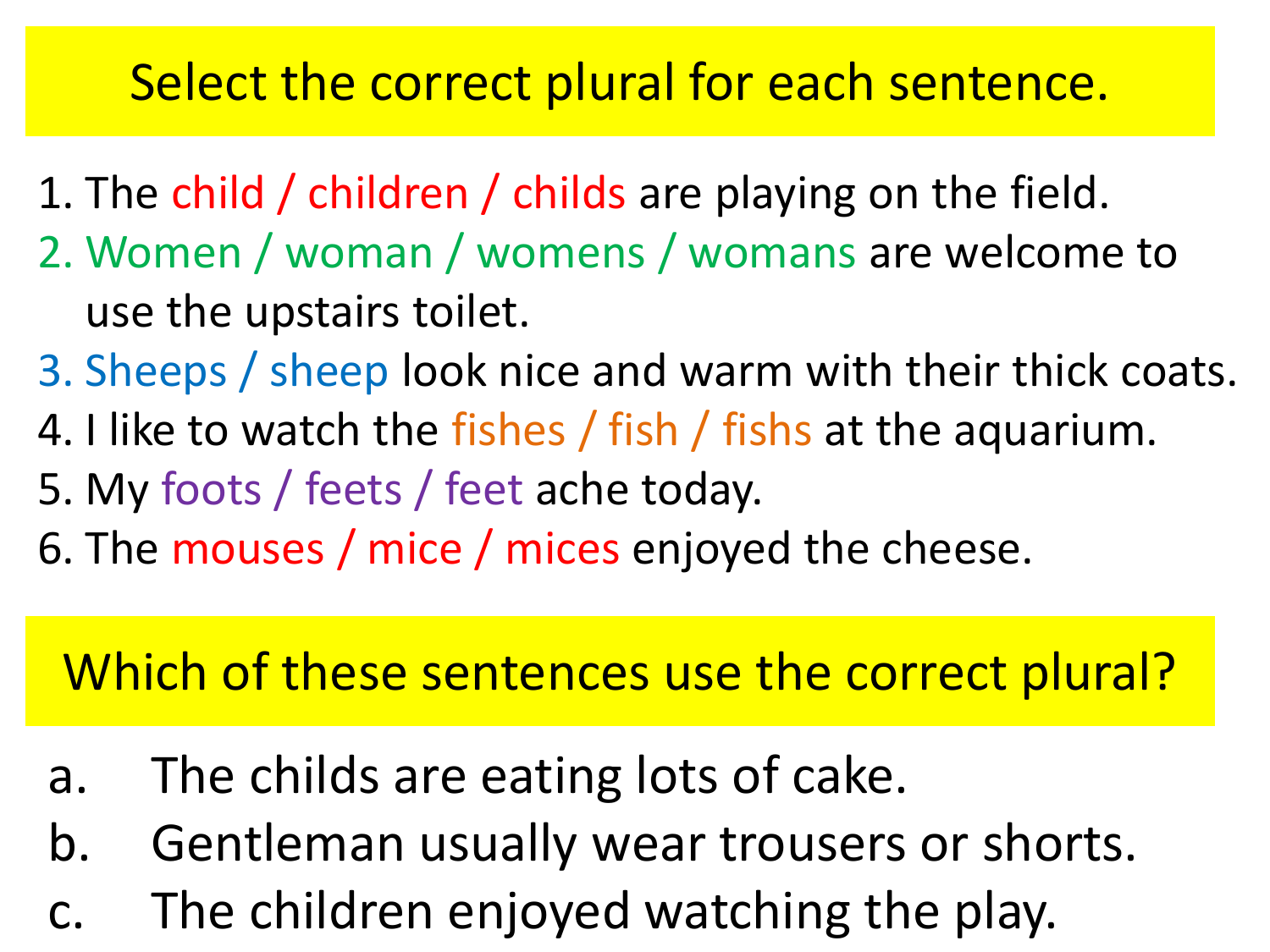- 1.Ben enjoyed watching TV. 2.Suzy enjoyed watching TV while eating cake.
- 3.I like playing football with Raj on the field. 4.He is huge!
- 5.Eating cake is one of my favourite hobbies! 6.Quietly she wondered into the hall while it
- was dark.
- 7.I am being very noisy today!
- 8.My dog and I are enjoying our walk.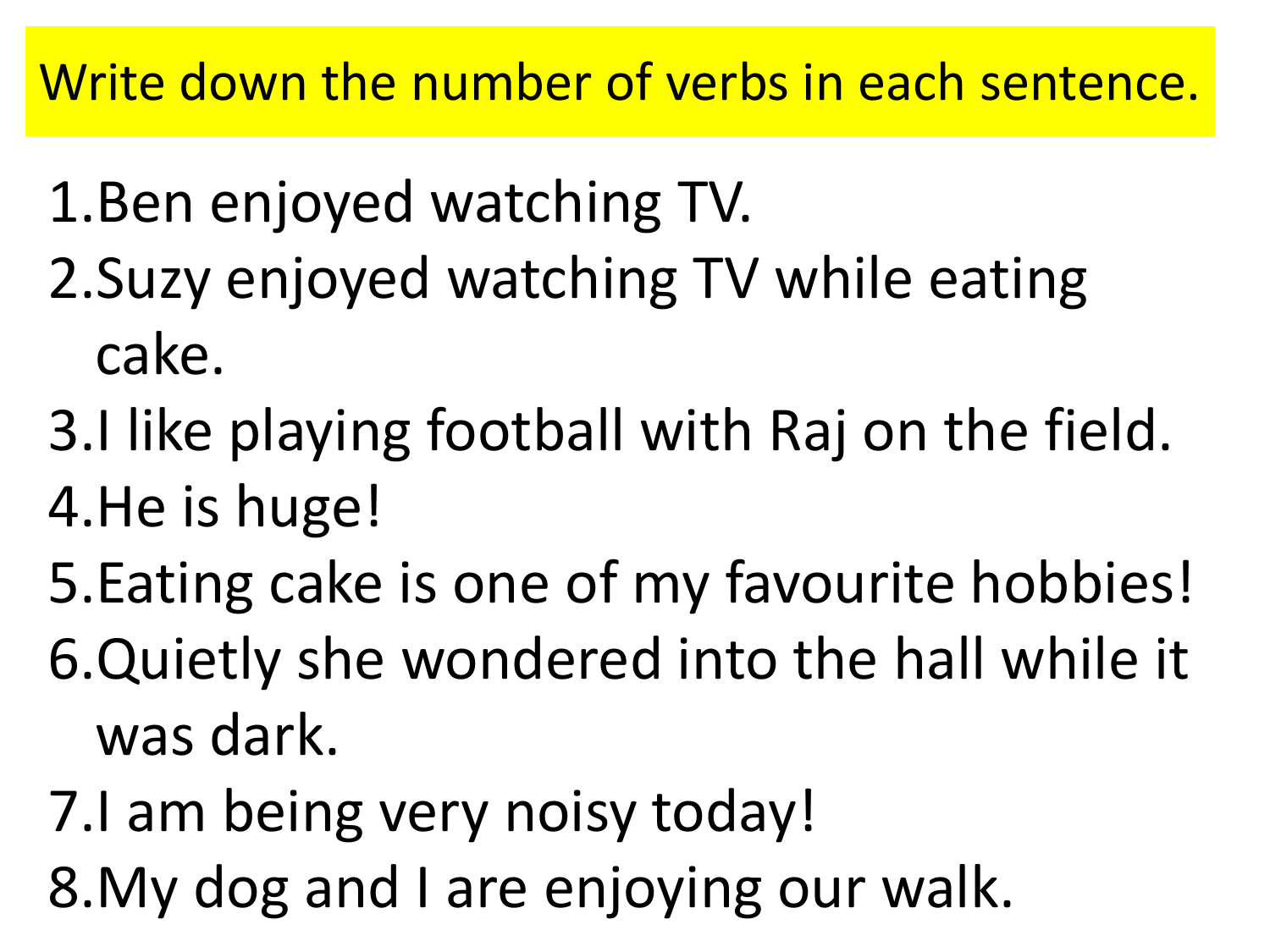Which sentences below use commas correctly?

- 1.He bought fish, chips, mushy, peas and a can of coke.
- 2.We collected leaves, twigs, stones, and seeds from the field.
- 3.My brother ate cake, an apple, a banana a fish and a packet of pork, scratchings.
- 4.In the bag I found, pens, pencils, crayons and a ruler.
- 5.My favourite lessons are maths, history and geography.
- Can you write your own list sentence that uses colons and semi-colons?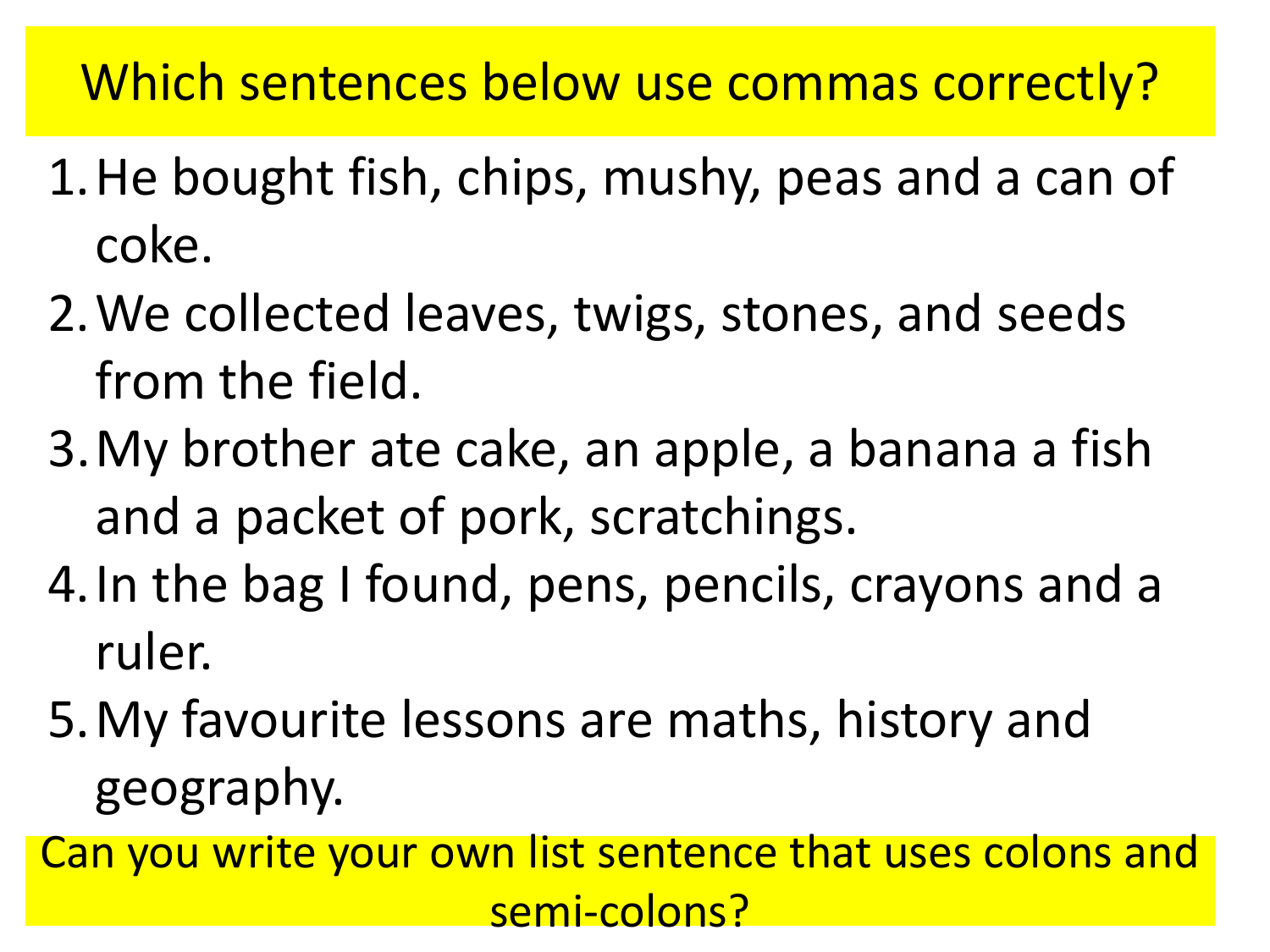Find the verbs and the adverbs below. Make two lists on your whiteboard.

Casually, Raj strolled into the room and looked slowly around.

Running quickly, Sally escaped from the galloping horse. She tripped carelessly on a fallen log.

Whilst out for a winter jog, Manjip was very tired.

Now write **any** question on your whiteboard.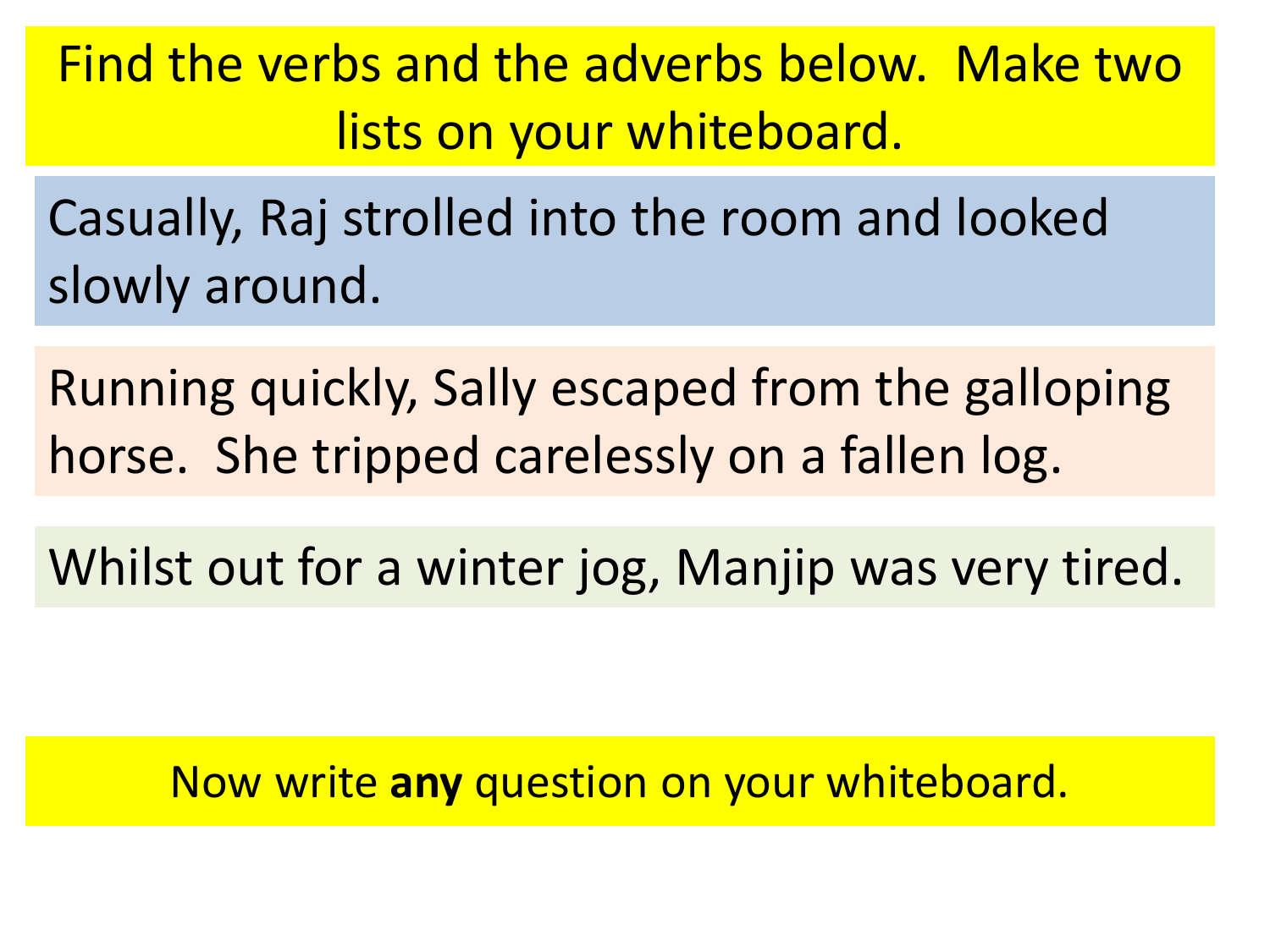Look at the underlined words in the sentences below. Replace them with words that have a similar meaning.

- 1.He liked eating cake.
- 2.Casey had a nice coat to wear.
- 3."Ouch!" said Mrs Fox.
- 4.Which of these is the biggest?
- 5.In the dark she felt anxious.
- 6.My favourite book is the one with the red cover.

Now make a list of alternative words for **said.**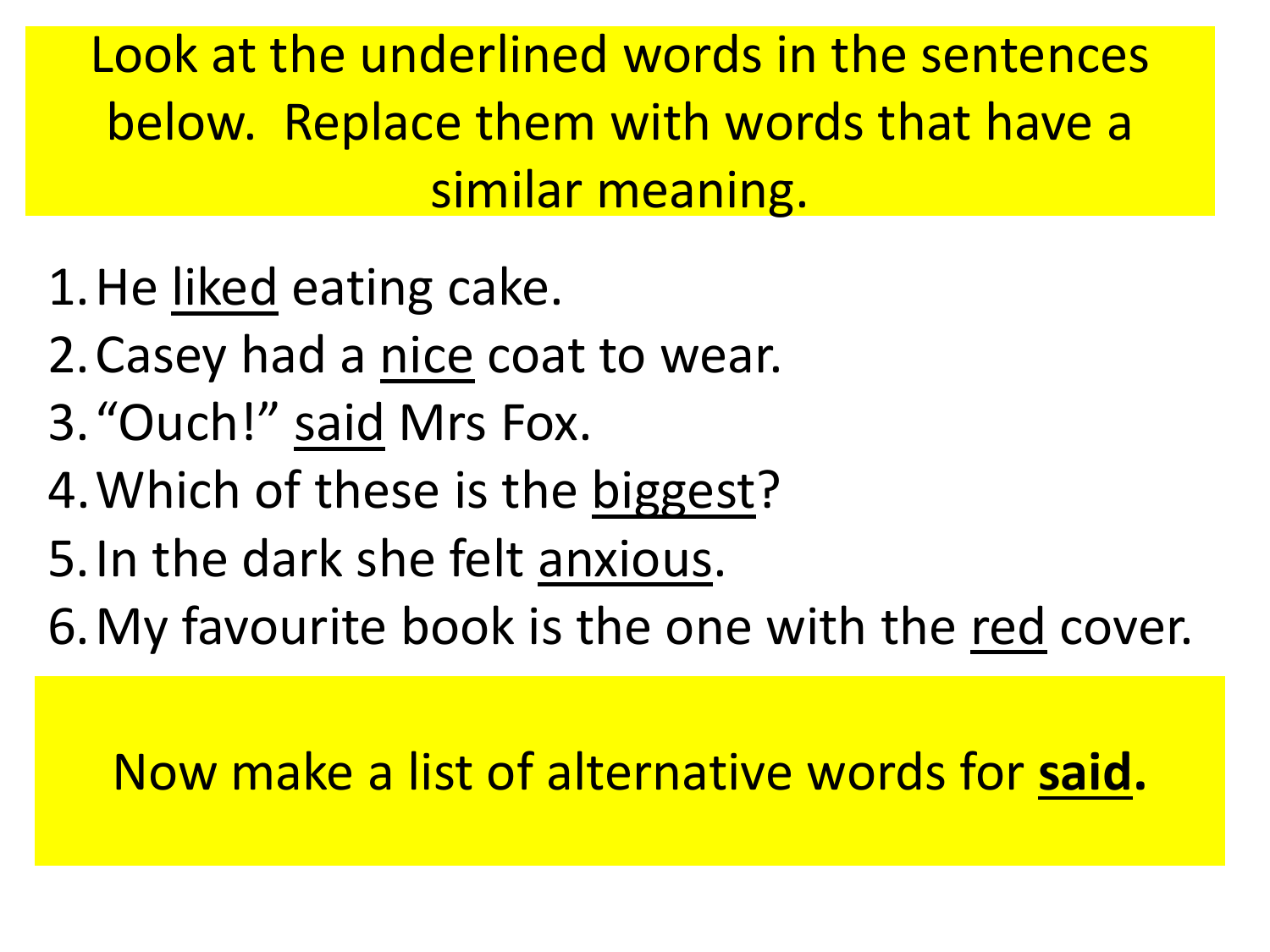Brackets can be used in each sentence below. Write down the words that should be included in brackets.

- 1.James my brother likes eating cake.
- 2.Hillary the woman who lives down the road enjoys playing rugby.
- 3.The bus the one with the yellow bumpers crashed yesterday.
- 4.His mother who enjoys snooker knitted me a waistcoat last week.
- 5.Elephants especially the big ones leave large footprints.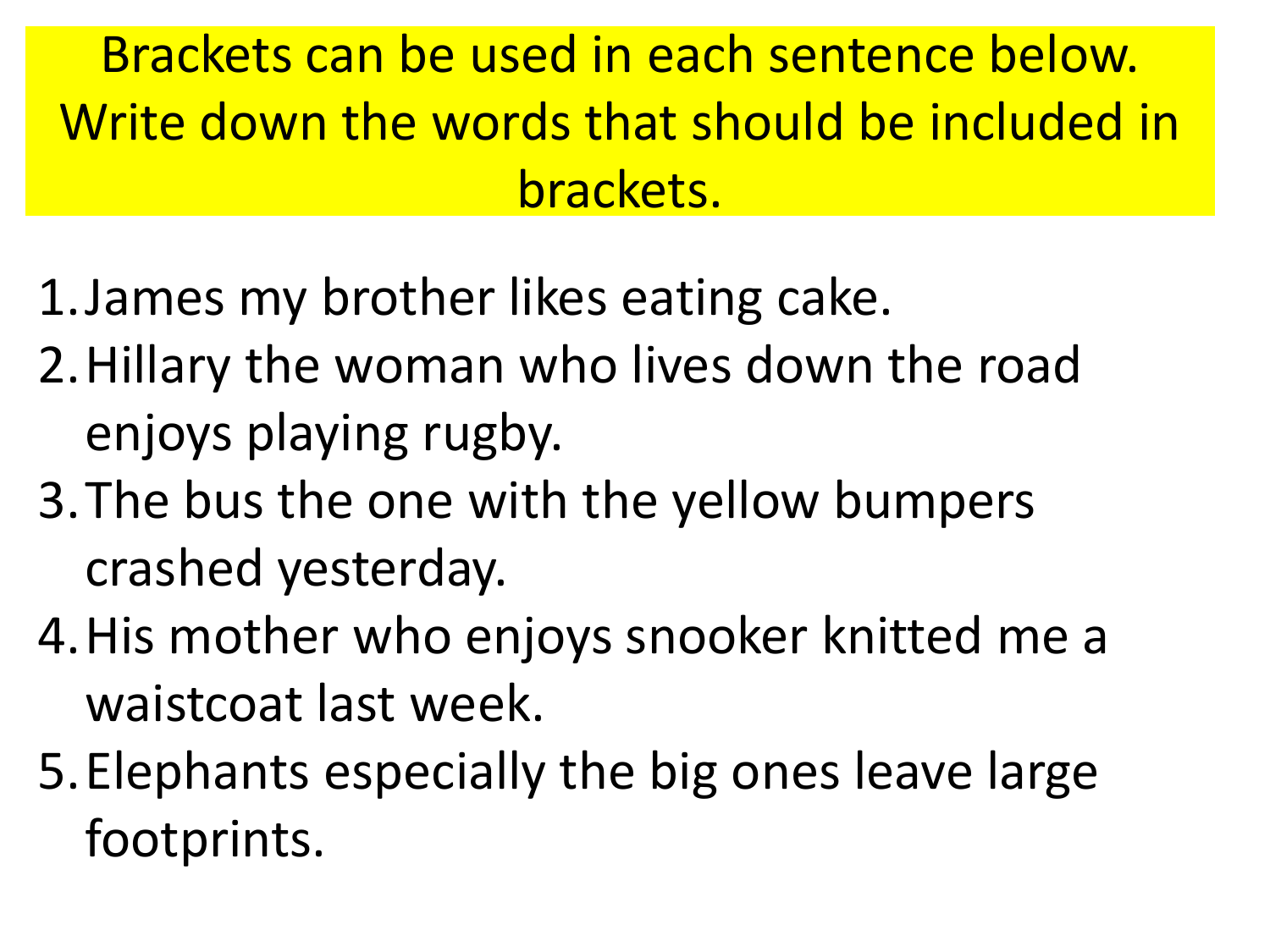## Sort these words into 3 columns: nouns, verbs and adverbs.



Now write **any** exclamation on your whiteboard.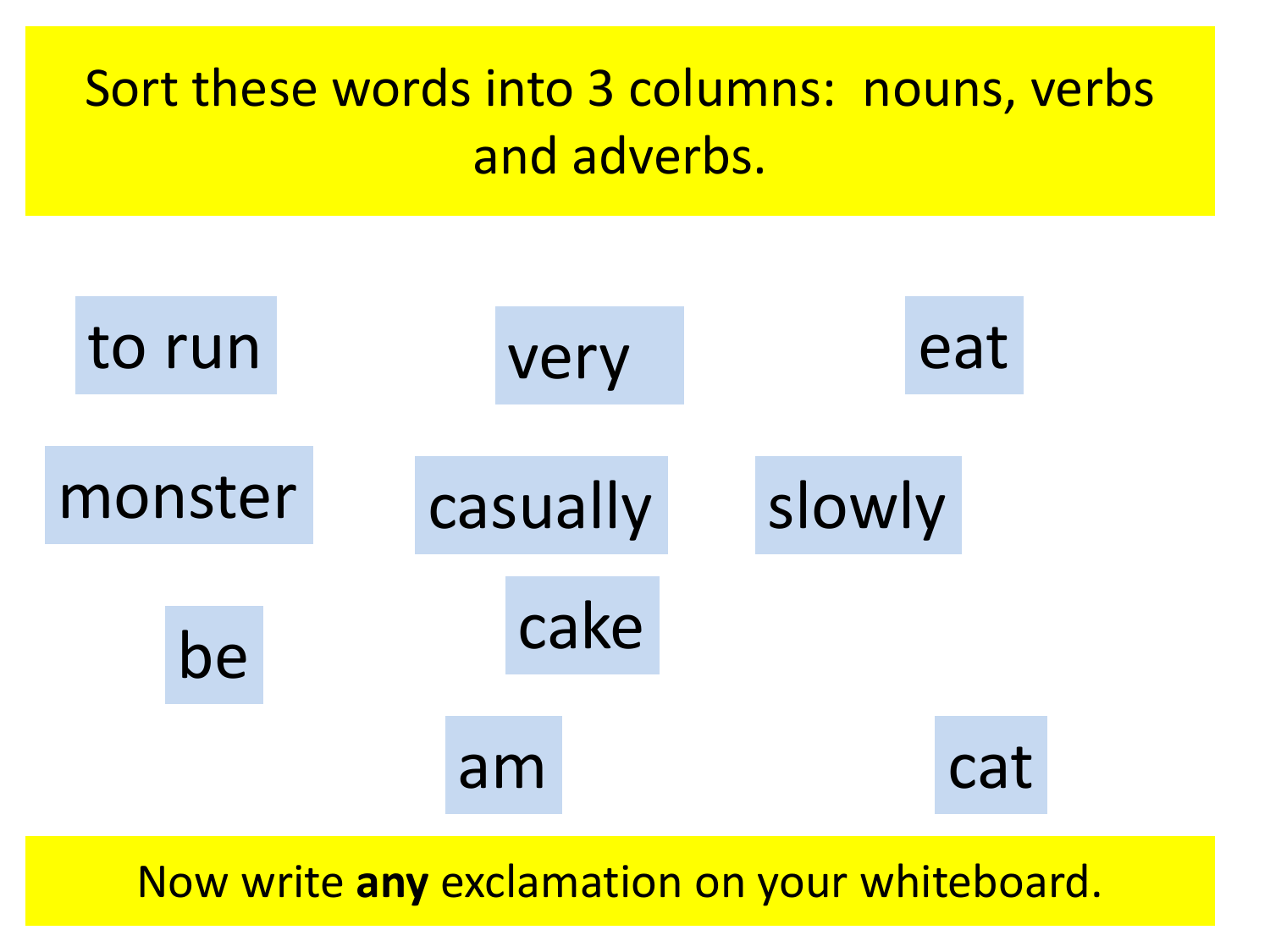Change all the underlined verbs from the **past** tense to the **present** tense.

- 1.I ran all the way home.
- 2.He hides under the table.
- 3.I waved at the queen and shouted.
- 4.I was thinking about my maths.
- 5.They were running towards the hill.
- 6.We were making lots of mess.

Now write a sentence in the past tense and then rewrite it in the present tense.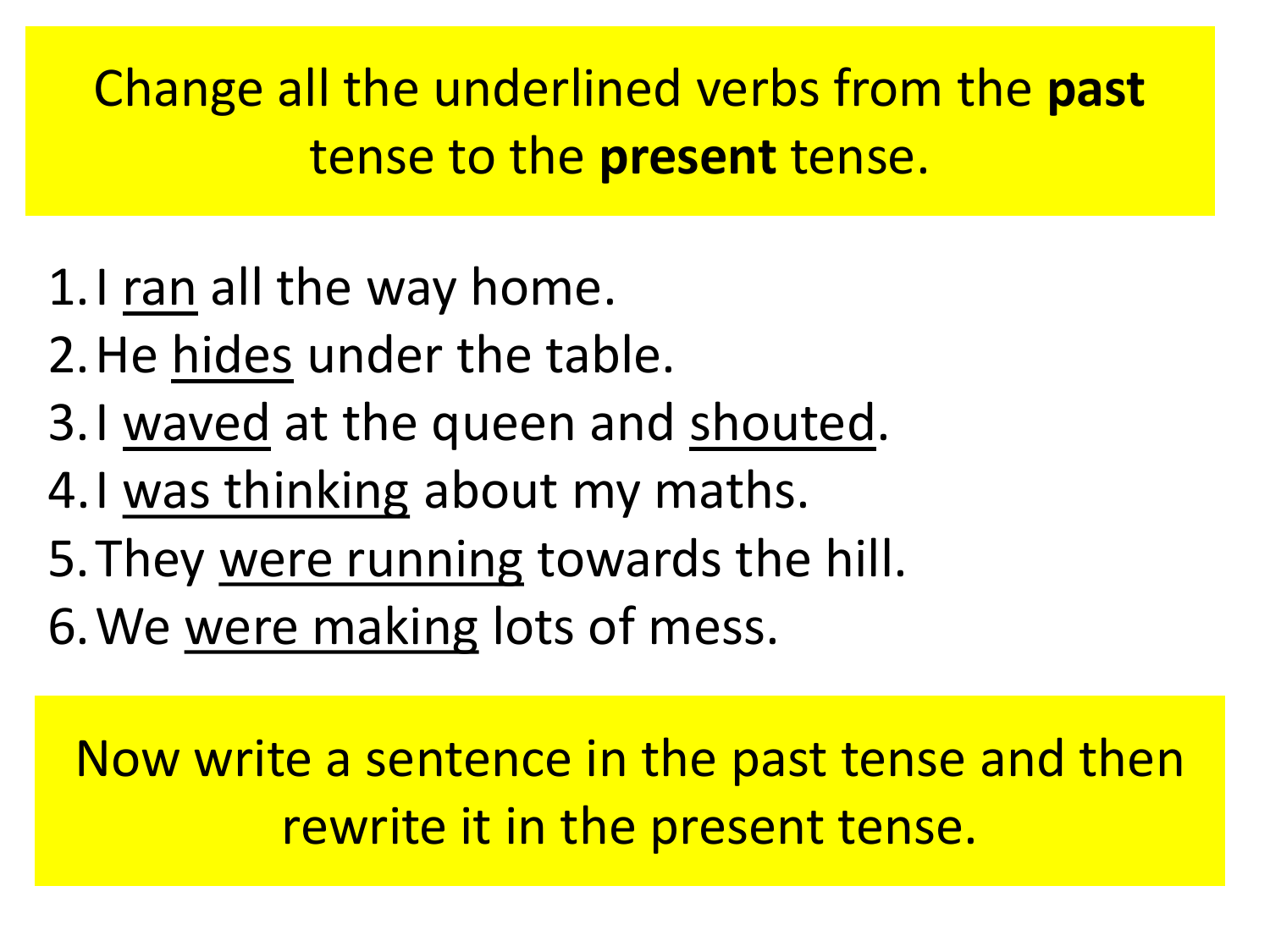Find the adjectives and nouns in the sentences below. Make two lists.

The old man often makes delicious pies.

Noisy children enjoy playing in the outdoor den.

Please could I have a large fish and small portion of chips?

What happened to that enormous building?

Where can I find a nice restaurant that serves healthy food?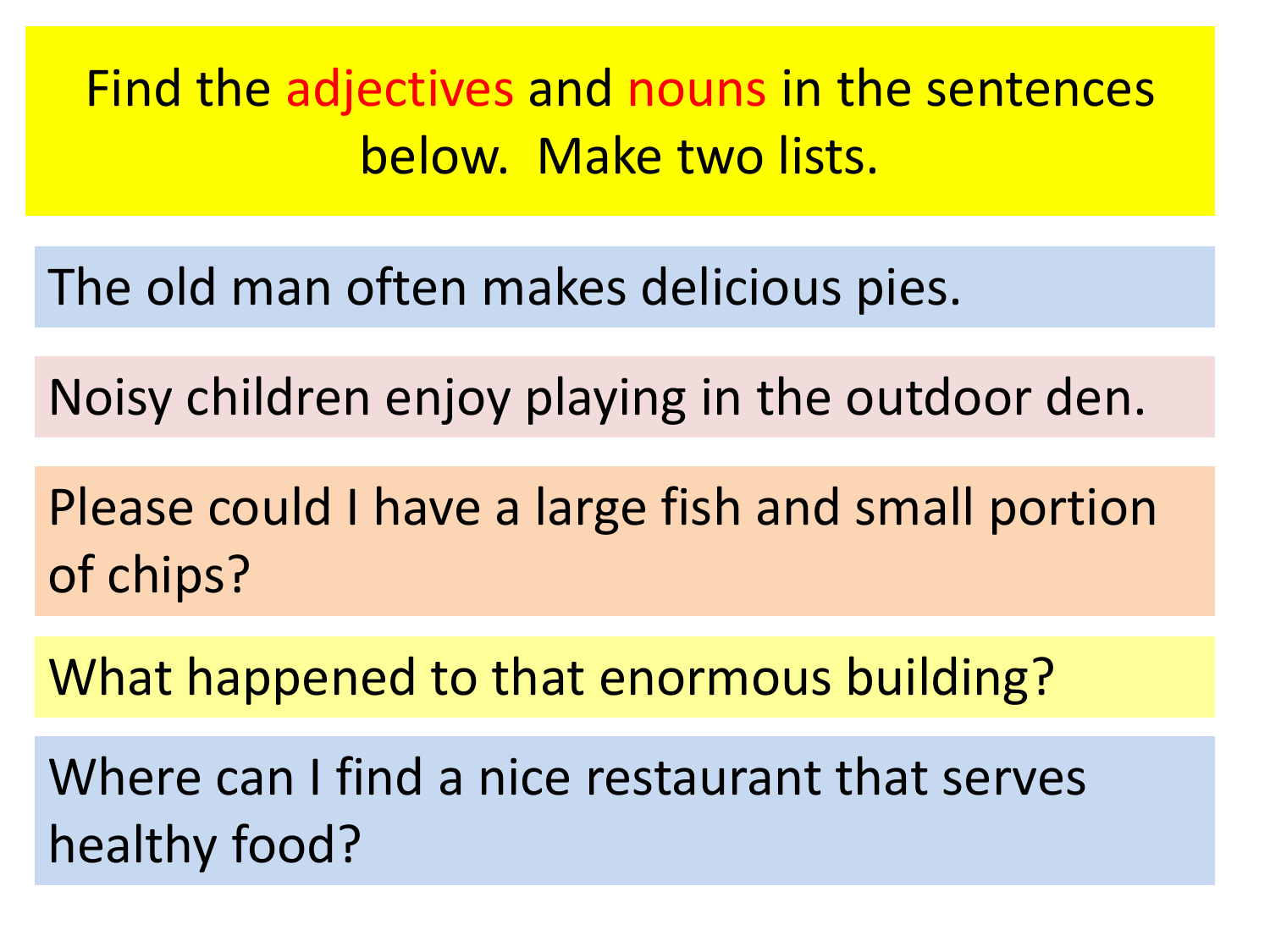Find the connectives in the sentences below.

It was raining whilst he ate his pie.

Sunny weather always makes people smile and laugh.

Although it was windy, he still wore his hat.

Walking quickly, the elderly lady grasped her hat as she thought it would blow off.

It is sunny today. However, my teacher says we must stay inside.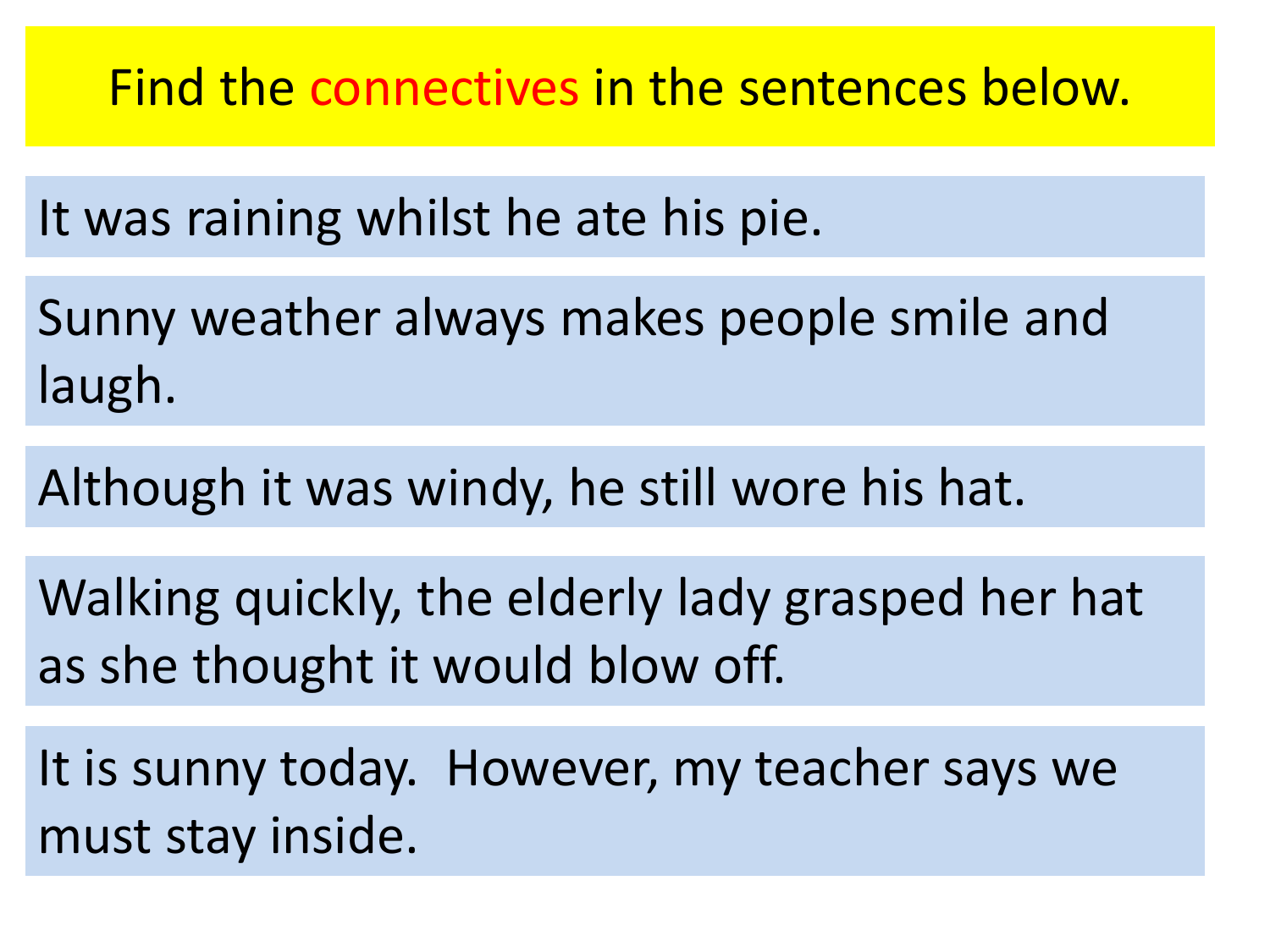#### Copy and complete the table of irregular plurals. (the first one has been done for you)

| One   | <b>Many</b> |
|-------|-------------|
| table | tables      |
|       | windows     |
| fish  |             |
| sheep |             |
|       | children    |
| woman |             |
| goose |             |
| tooth |             |
|       | men         |
|       | women       |

Can you think of any other irregular plurals?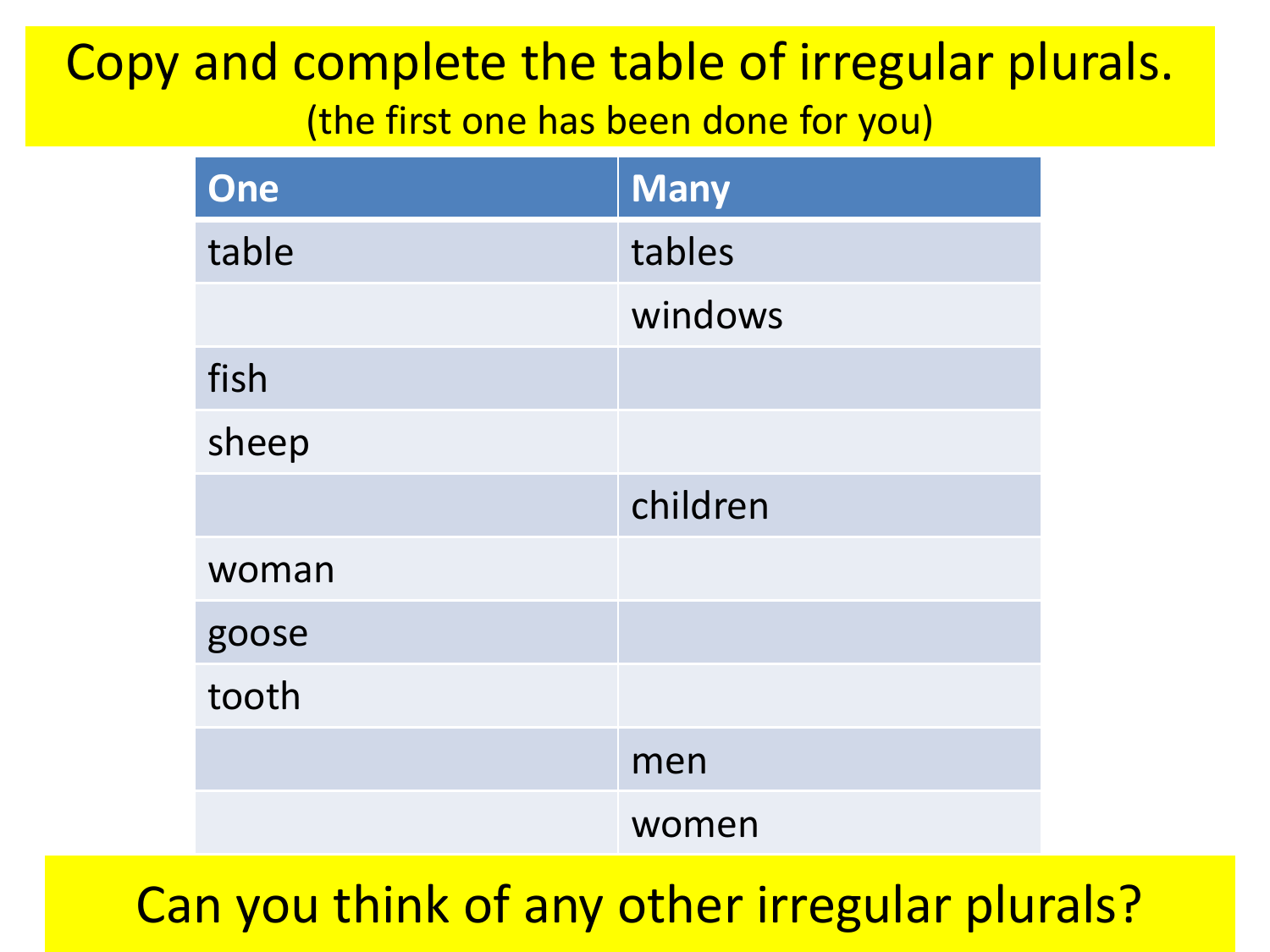Which of these sentences should be written as two separate sentences?

I am a boy and my sister is a girl.

Raj is a beautiful boy he likes cake.

I eat cake while I watch TV.

Whenever we go to the shops I see my granny.

It was raining last week I had to wear a coat.

Can you get a towel for me please I am soaking wet.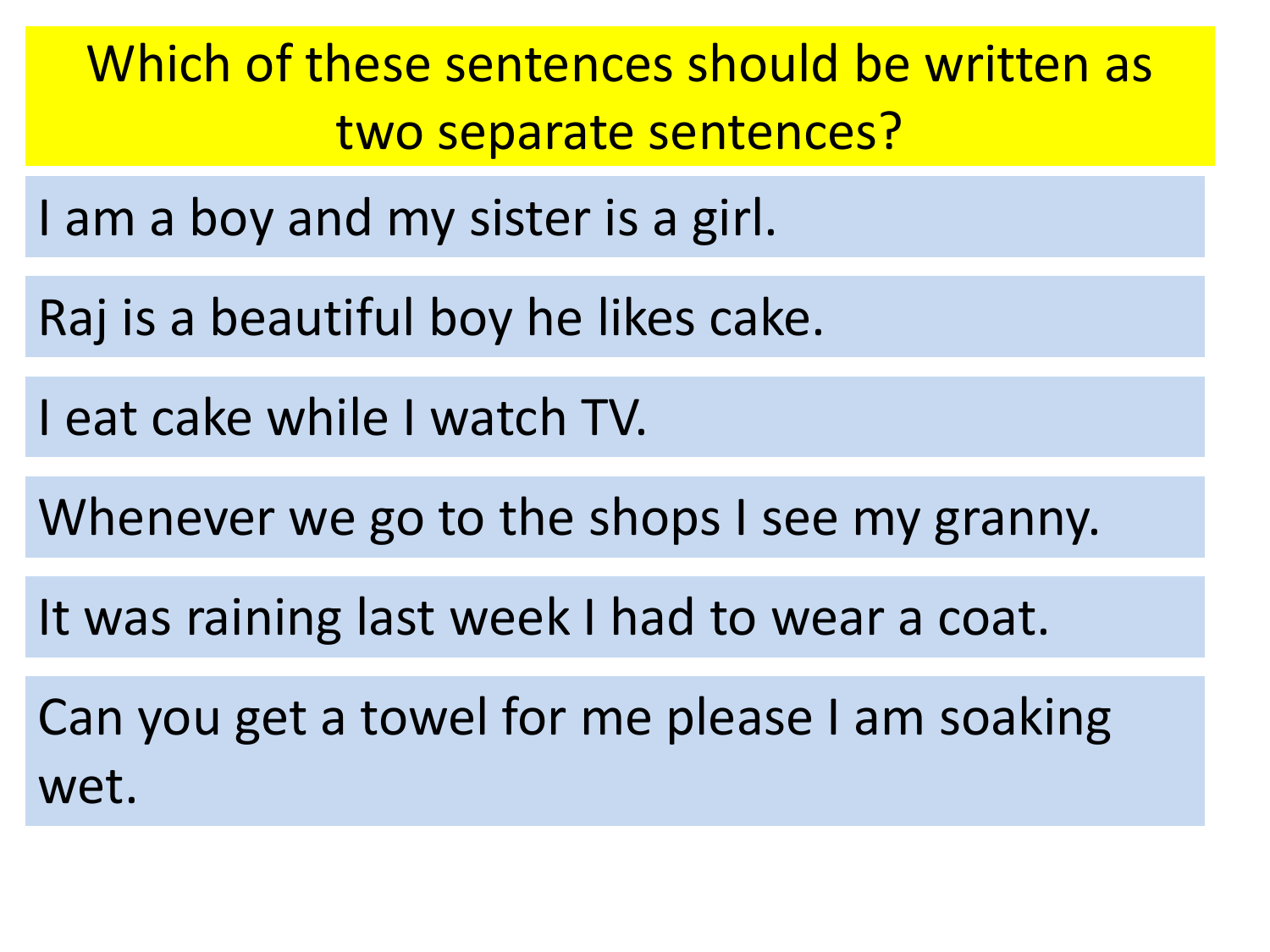Sort these nouns into common nouns, proper nouns, abstract nouns and pronouns.

| plymouth       | his        |                            |
|----------------|------------|----------------------------|
| shop           | wales      |                            |
| tesco          | dad        |                            |
| dog            |            | primary school             |
| thoughtfulness | lipson     |                            |
| elephant       | her        |                            |
| bradley        |            |                            |
| joe            | my brother |                            |
| table          | mum        | Now add capital letters to |
| happiness      |            | the proper nouns           |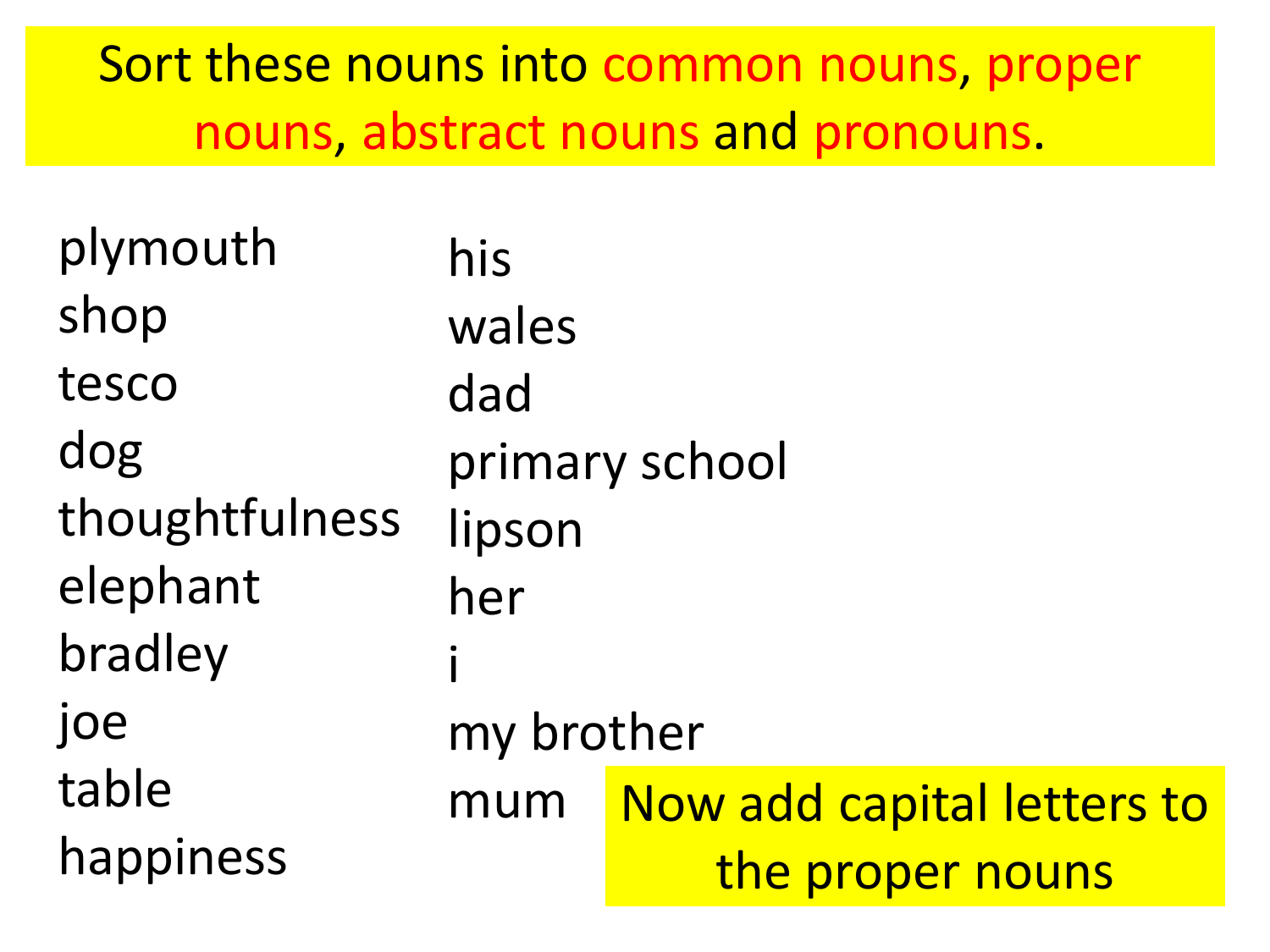#### Pick the correct word for each sentence below.

- 1. We was / were eating cake.
- 2.I was / were eating cake.
- 3.Jimmy go / goes to school with me. 4.I go / goes to school with Jimmy.
- 5.My dogs takes / take me for a walk. 6.My dog takes / take me for a walk.
- 7.We are /am brilliant at grammar. 8.I are / am brilliant at grammar.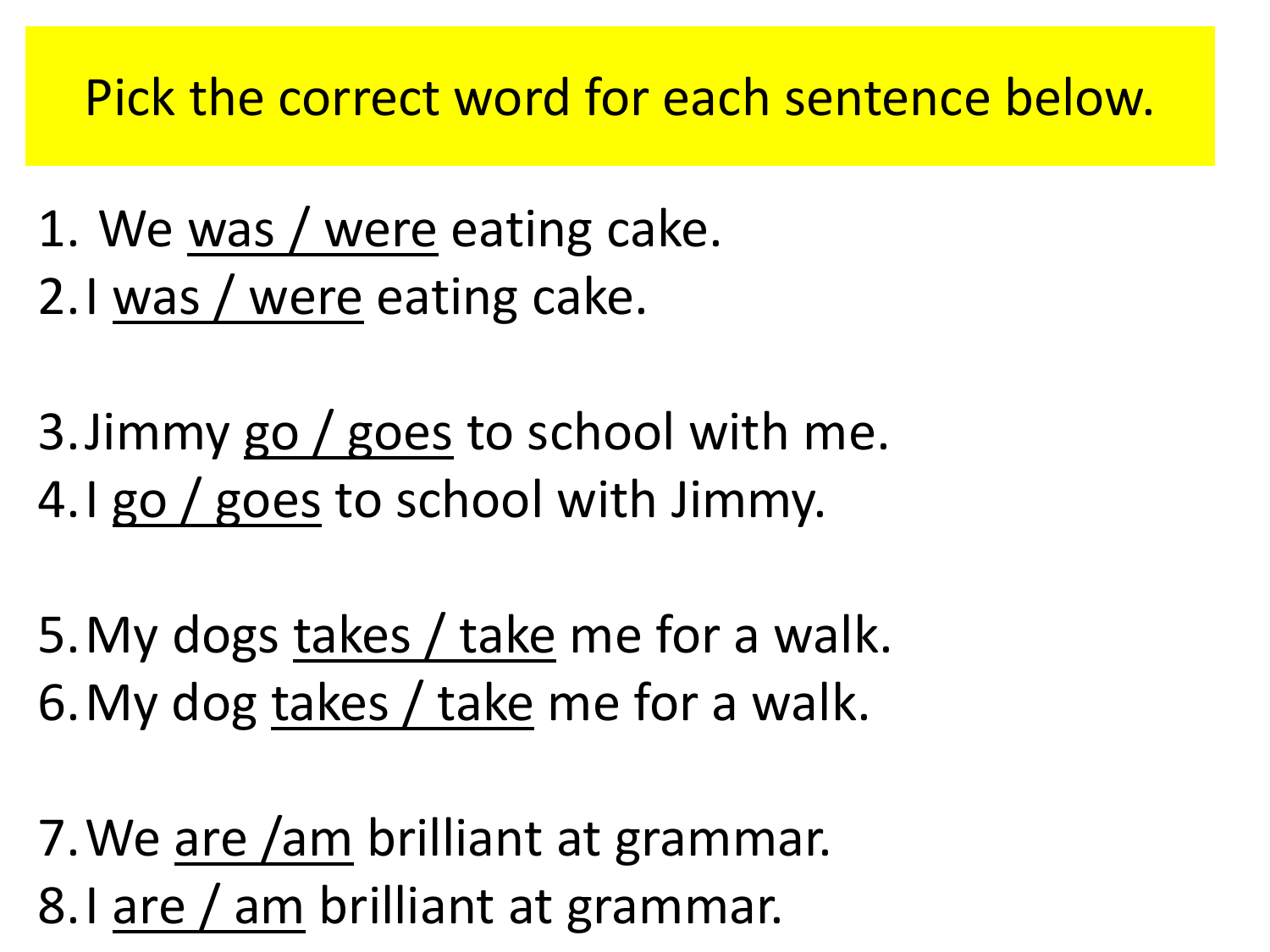#### Add some adverbs to the spaces below.

Shirley ran \_\_\_\_\_\_\_\_\_\_\_\_\_\_\_\_\_\_\_\_\_ to the castle and crept \_\_\_\_\_\_\_\_\_\_\_\_ up the stairs.

While I milked the cow The Reset and the compared the set of the set of the set of the set of the set of the s \_\_\_\_\_\_\_\_\_\_\_ groomed the horse.

The child and shouted at the man who was running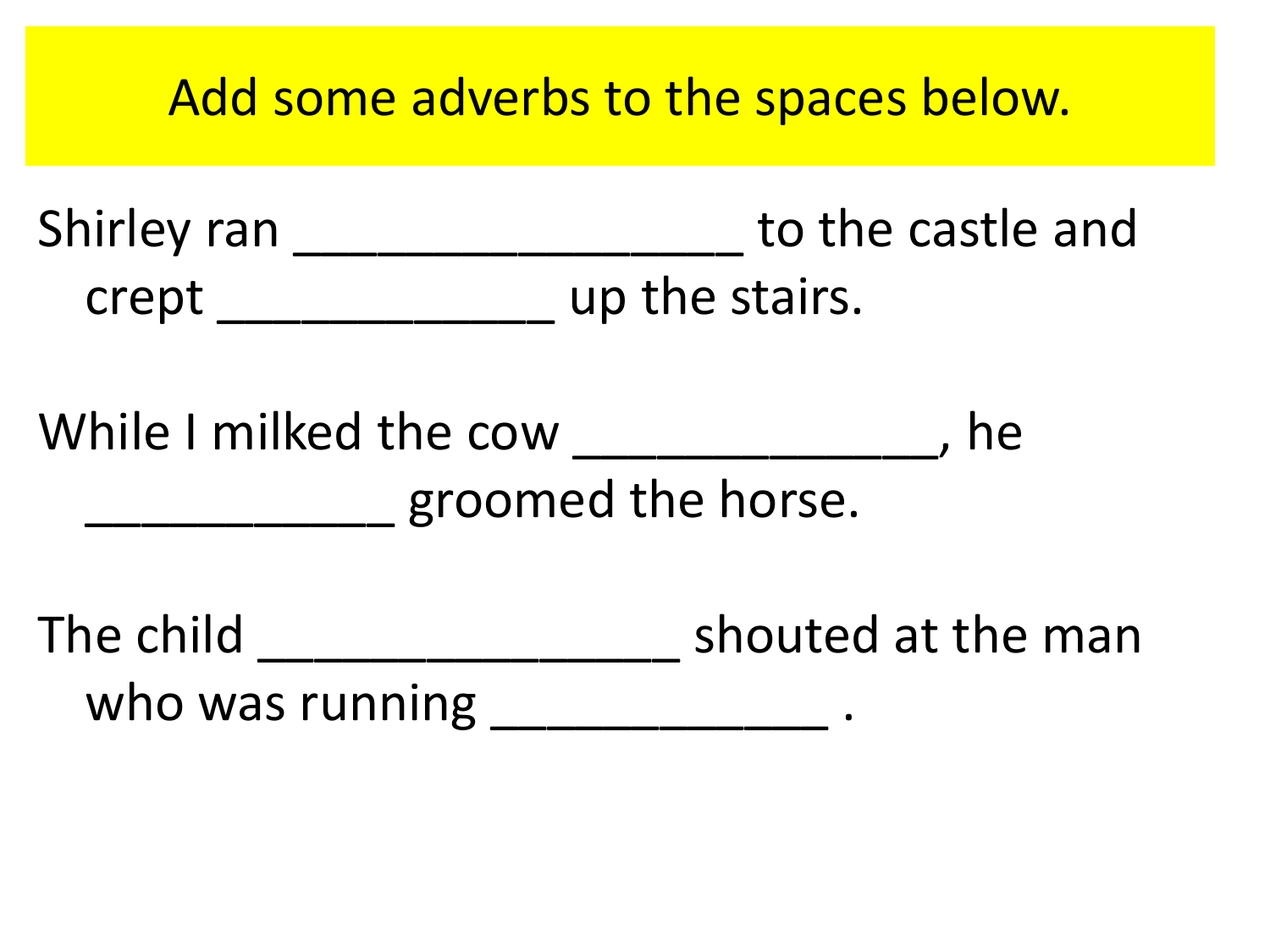# Which clause is in bold in the sentences below? **Main** or **subordinate**?

**The car**, which was old and battered, **raced to the finish line**.

# The test was easy **because it only had two questions**.

**Although it was raining**, we still went out to play.

**While the birds were singing** I hid under my pillow.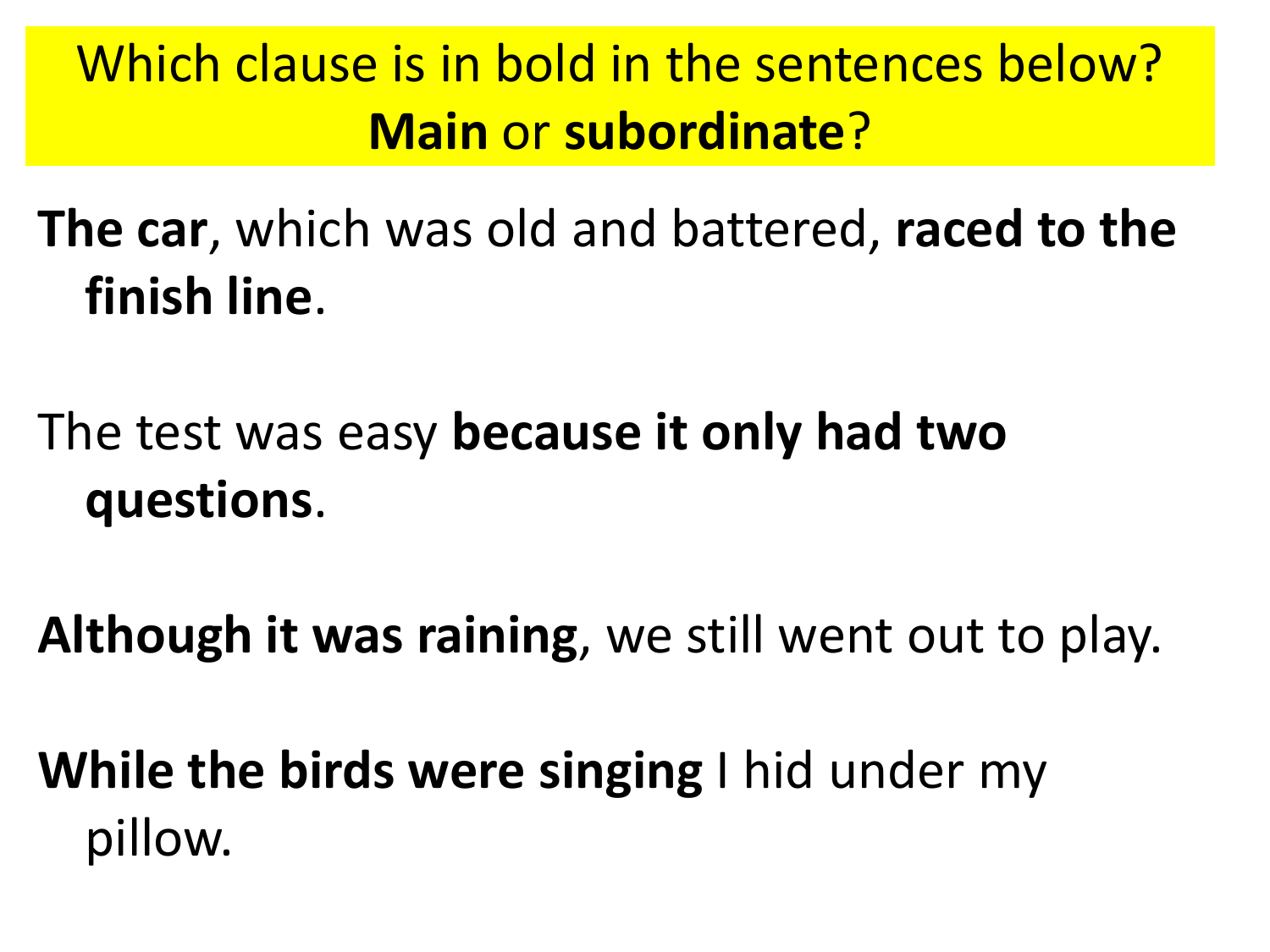Where do the inverted commas belong? Copy the sentences below.

Wonderful said the teacher.

It's ugly, said the boy, and I won't wear it.

What are you doing? Shouted the teacher. I'm chasing that cat! He replied.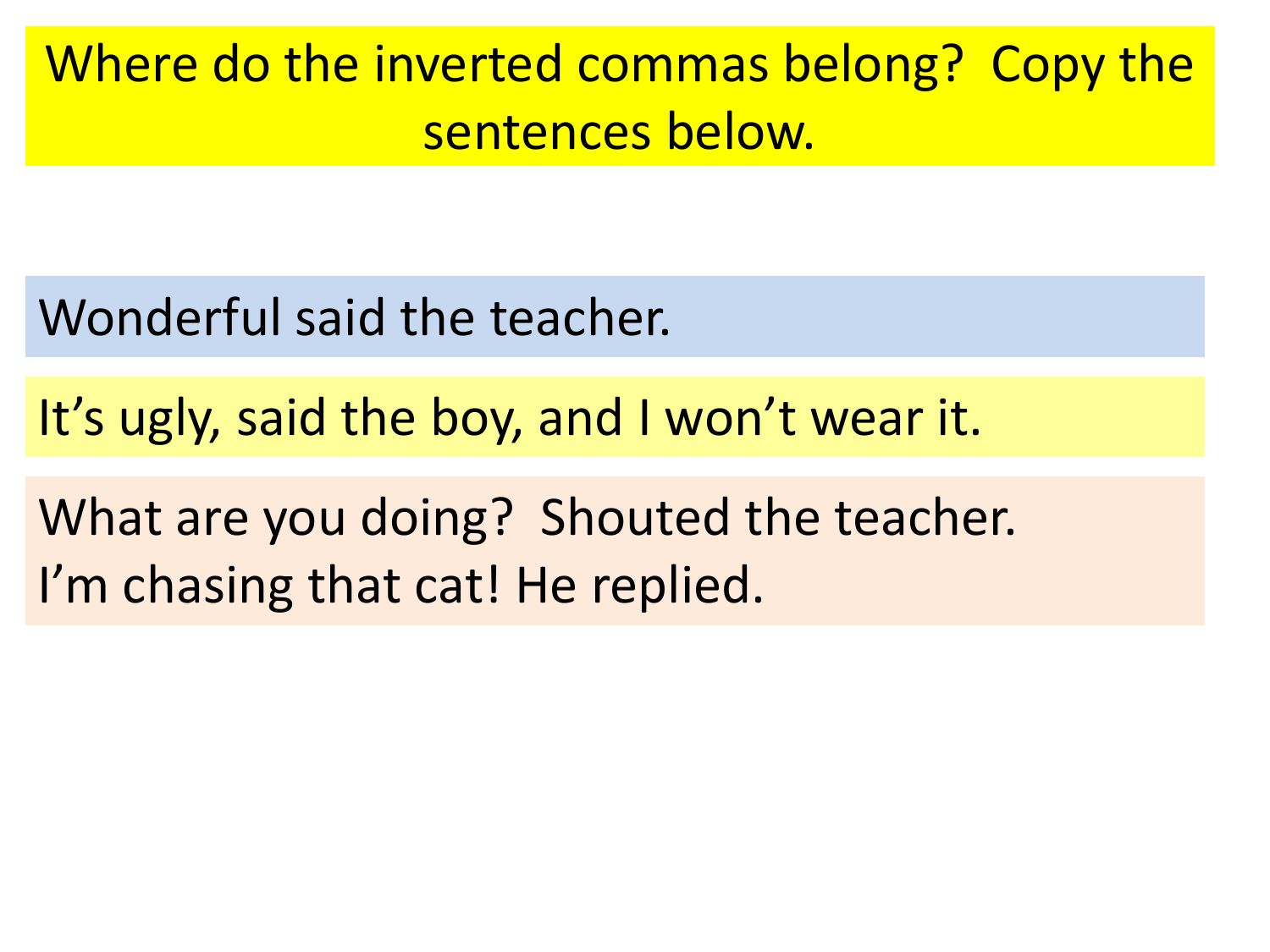Write the correct contraction to replace the underlined words.

I can not eat that cake, it is too big!

He will not go outside because he is afraid.

I will try my best but I can not promise to get it right.

Do not shout at me or I will send you to your room.

You are annoying me today.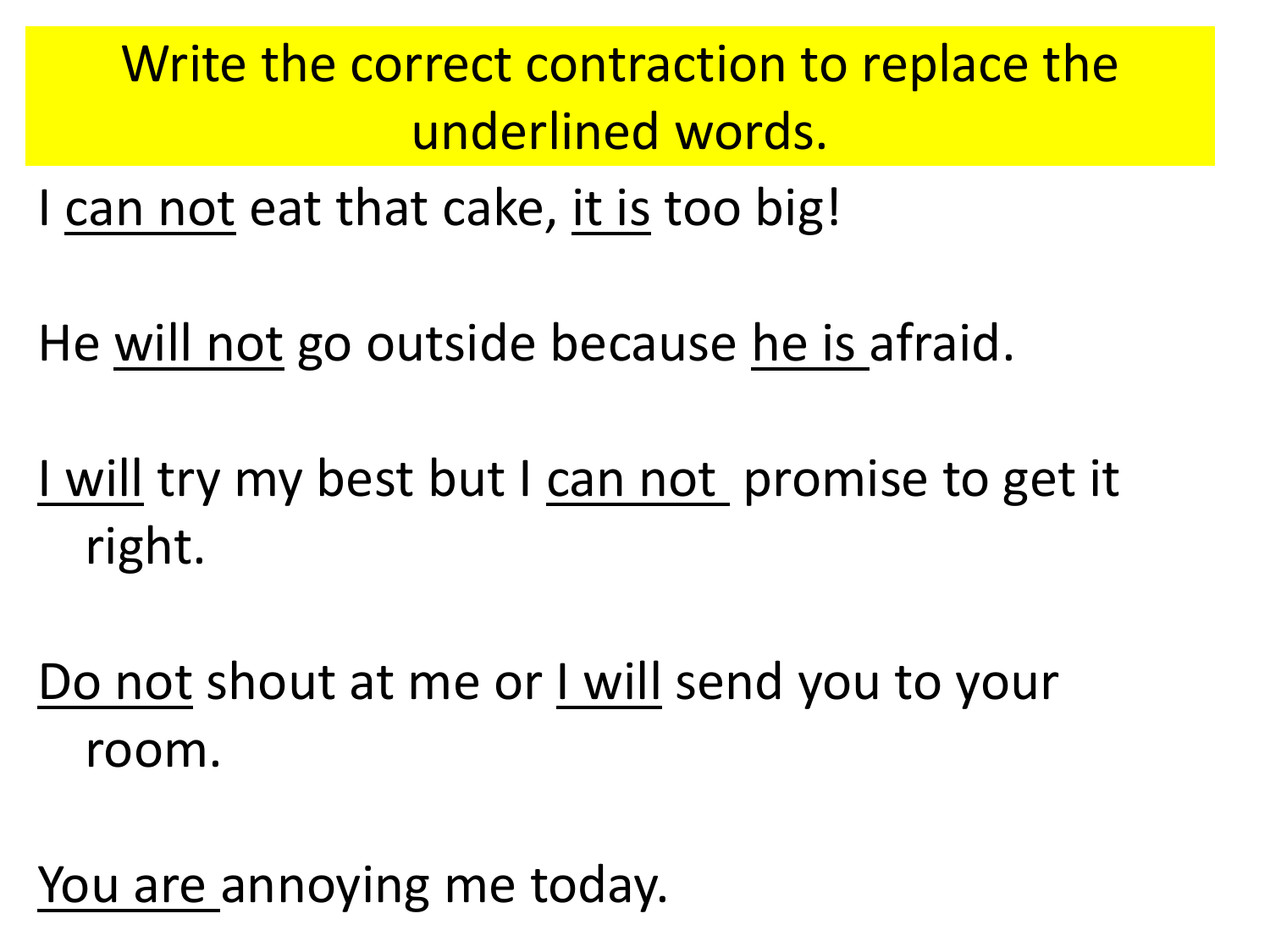# Have the apostrophes been used for **omission** or **possession**? Write **o** or **p** for each sentence.

- 1. The girl's bag is heavy.
- 2. I wouldn't go in there if I were you.
- 3. She wanted to see Billy's new book.
- 4. The frogs were croaking in Ben's face.
- 5. I'm going to get you!
- 6. I couldn't find the peg.
- 7. She'd like to meet you.
- 8. Can I see Sarah's homework please?
- 9. I can't do it!
- 10.Sally's hair is the prettiest.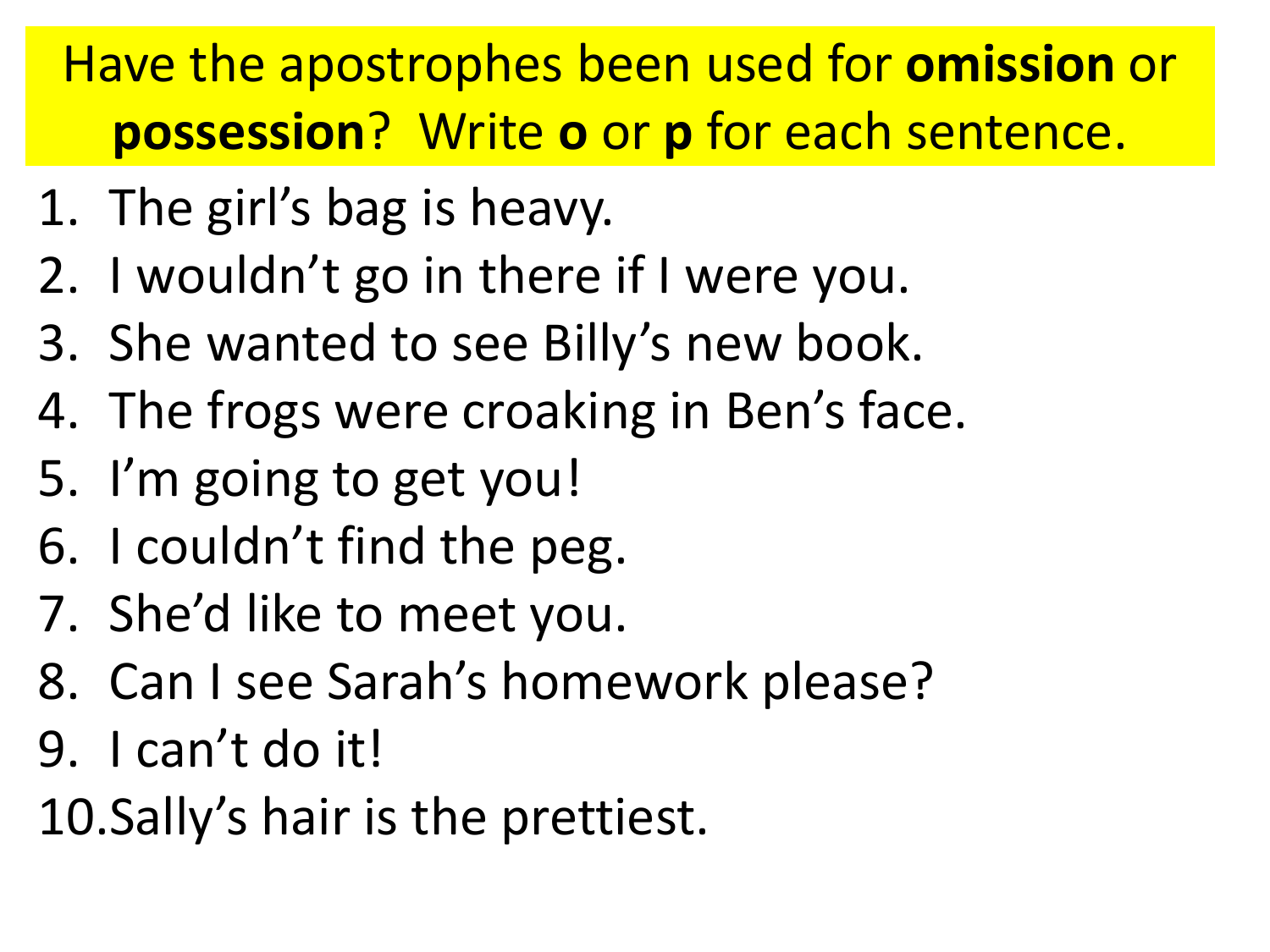### Find the **article** in the sentences below.

- 1. We went to the park.
- 2. We sat on the table.
- 3. He rode a bike.
- 4. Walking along the beach is fun.
- 5. We bought an orange.

#### Choose the correct **article.**

- 1. He sat on a / an coach.
- 2. He ate  $an/a$  apple.
- 3. She cut up a / an onion.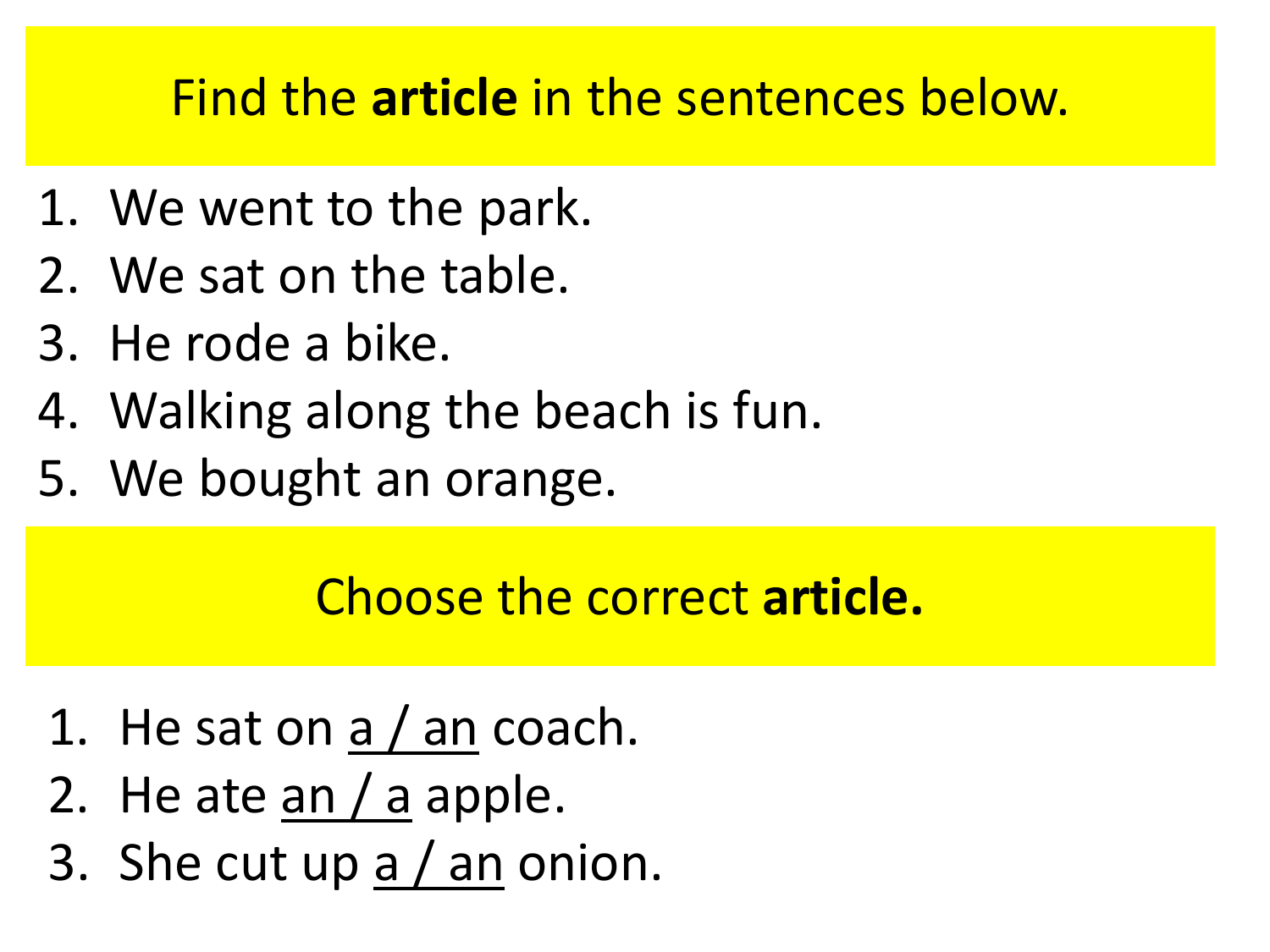## Find the **preposition** in the sentences below.

- 1. I put the cat on the table.
- 2. I wanted to go out until 8 o'clock.
- 3. She drove near the river.
- 4. We walked through the forest.
- 5. During the storm we hid under the house.
- 6. She swam across the river.
- 7. We played outside the park.
- 8. Under the bed, the lazy cat was having a snooze.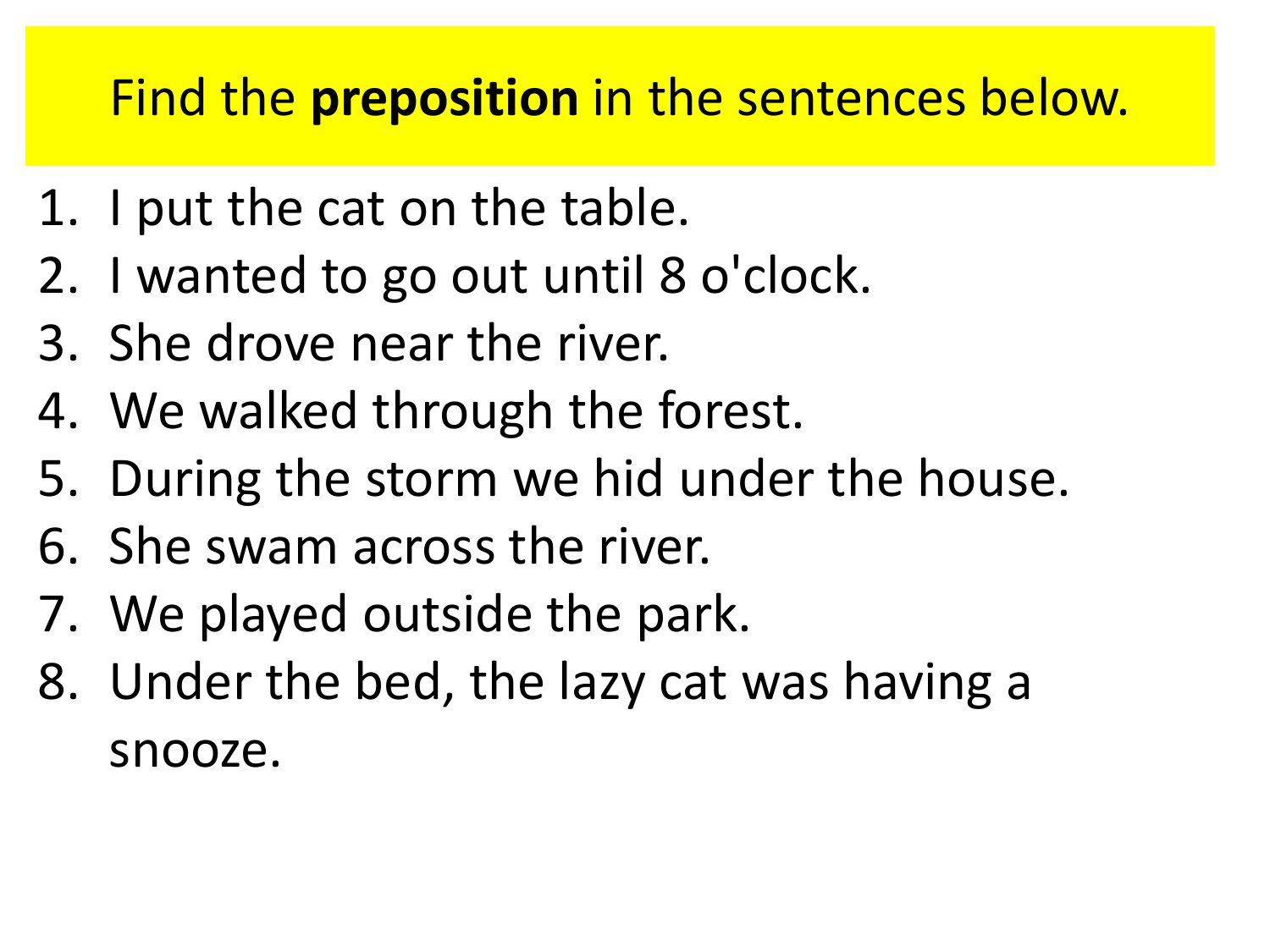## Write the following in the passive voice.

- 1. Ben kicked a football at the window.
- 2. Charlie ate the cake.
- 3. George kissed all the girls!
- 4. Jasmine rocked the baby to sleep carefully.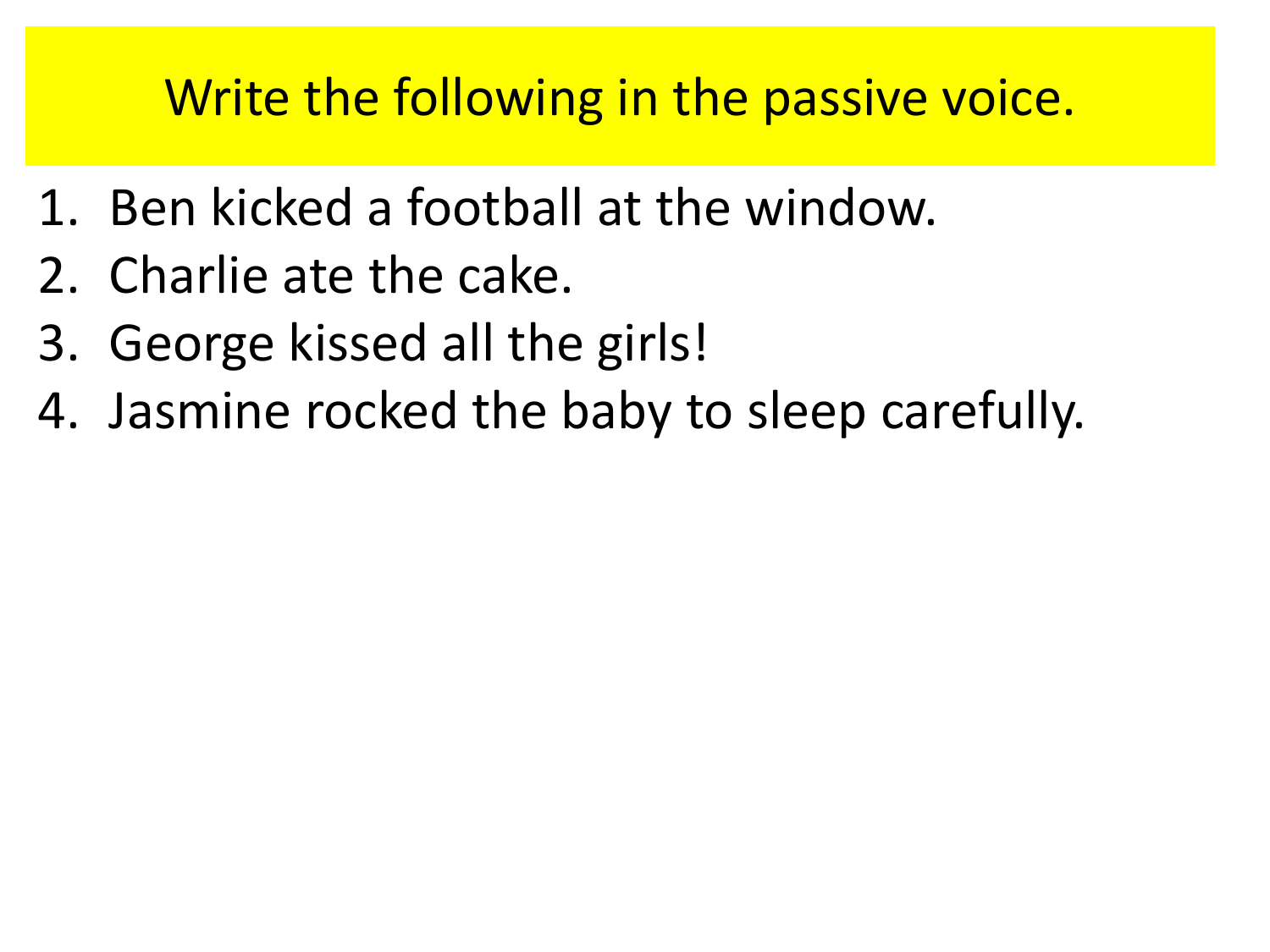## Brackets – put the brackets around the correct information.

- 1. Jimmy the boy next door enjoyed football.
- 2. Yesterday when it was sunny we ate cake.
- 3. The chocolate bar which contained 400 calories was enjoyed by everyone.
- 4. Our local supermarket Sainsbury's is very busy on a Saturday.

Now make a list of **10 proper nouns.**

And finally, write a question beginning with **Which**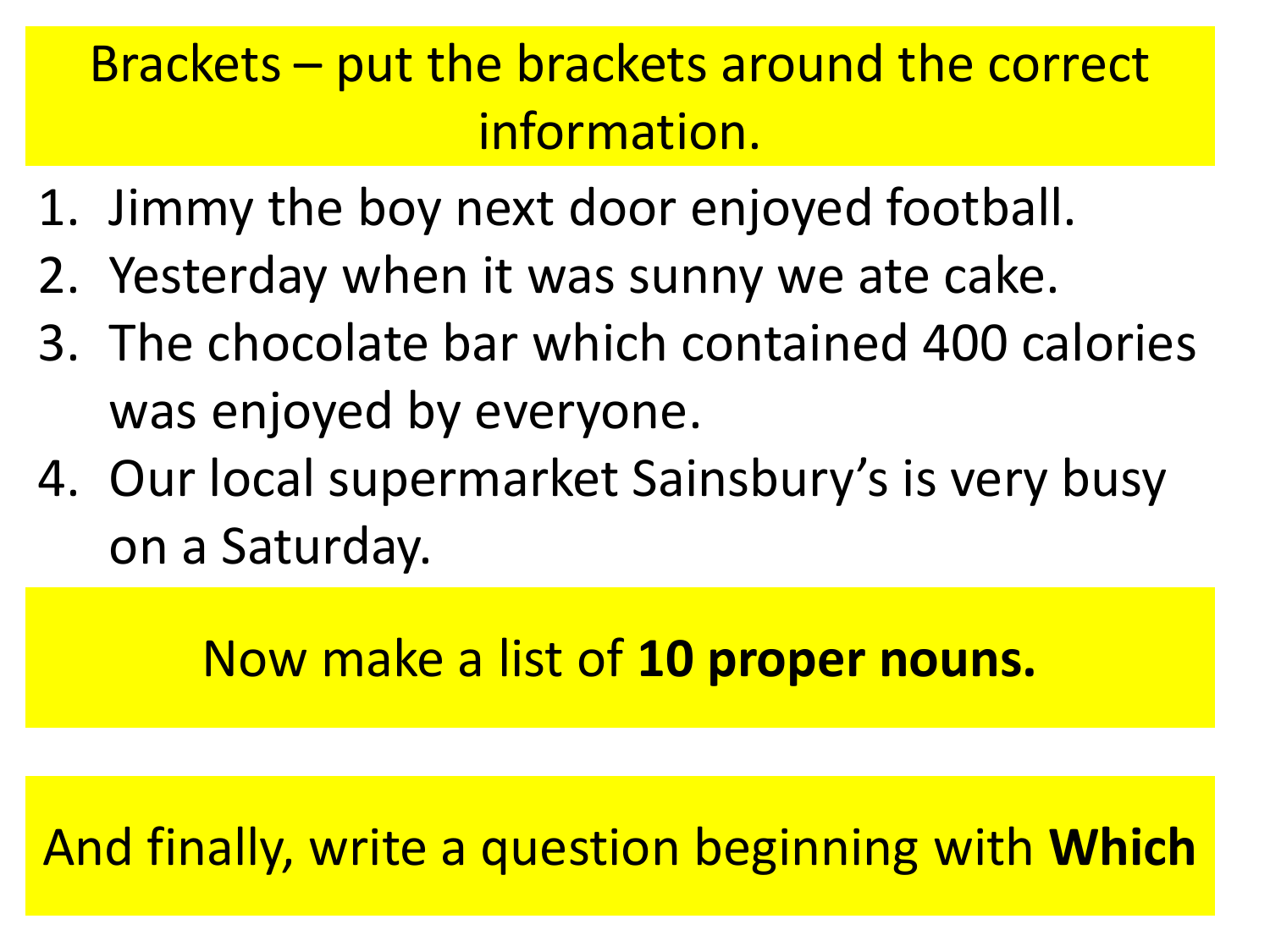## Write down the omitted letters for each word.

- 1. Don't
- 2. Haven't
- 3. Can't
- 4. I'll
- 5. We're
- 6. We'll
- 7. Won't
- 8. She's
- 9. They're
- 10.Shouldn't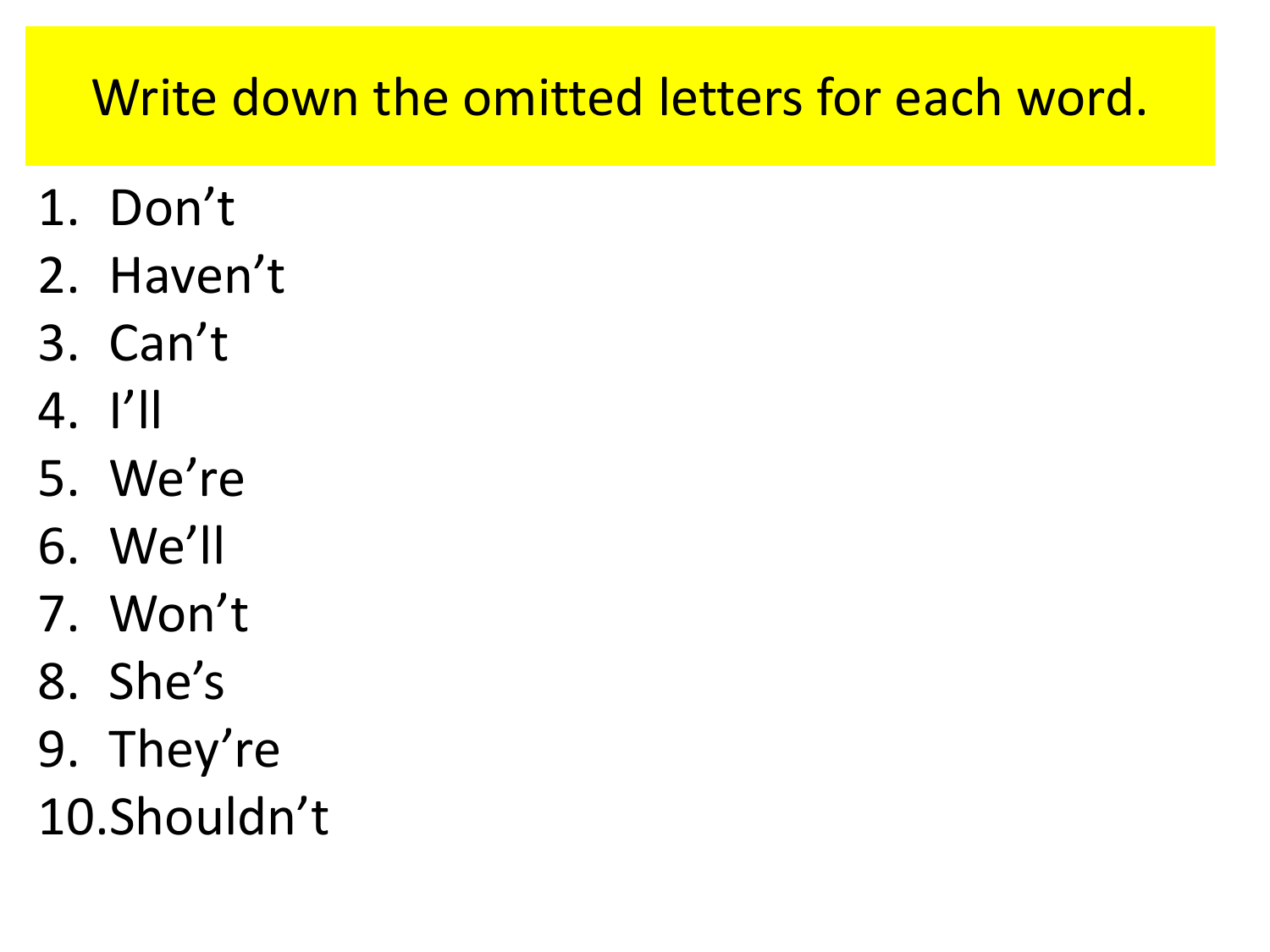Find the adverbs and adjectives below. Make two separate lists.

It was a cold day when the tired baker wondered slowly to work.

My favourite toy is the one that quickly crawls along the floor.

My mad dog, Spot, very much likes to chase his tail.

Tracy, the butcher's daughter, enjoys eating small children.